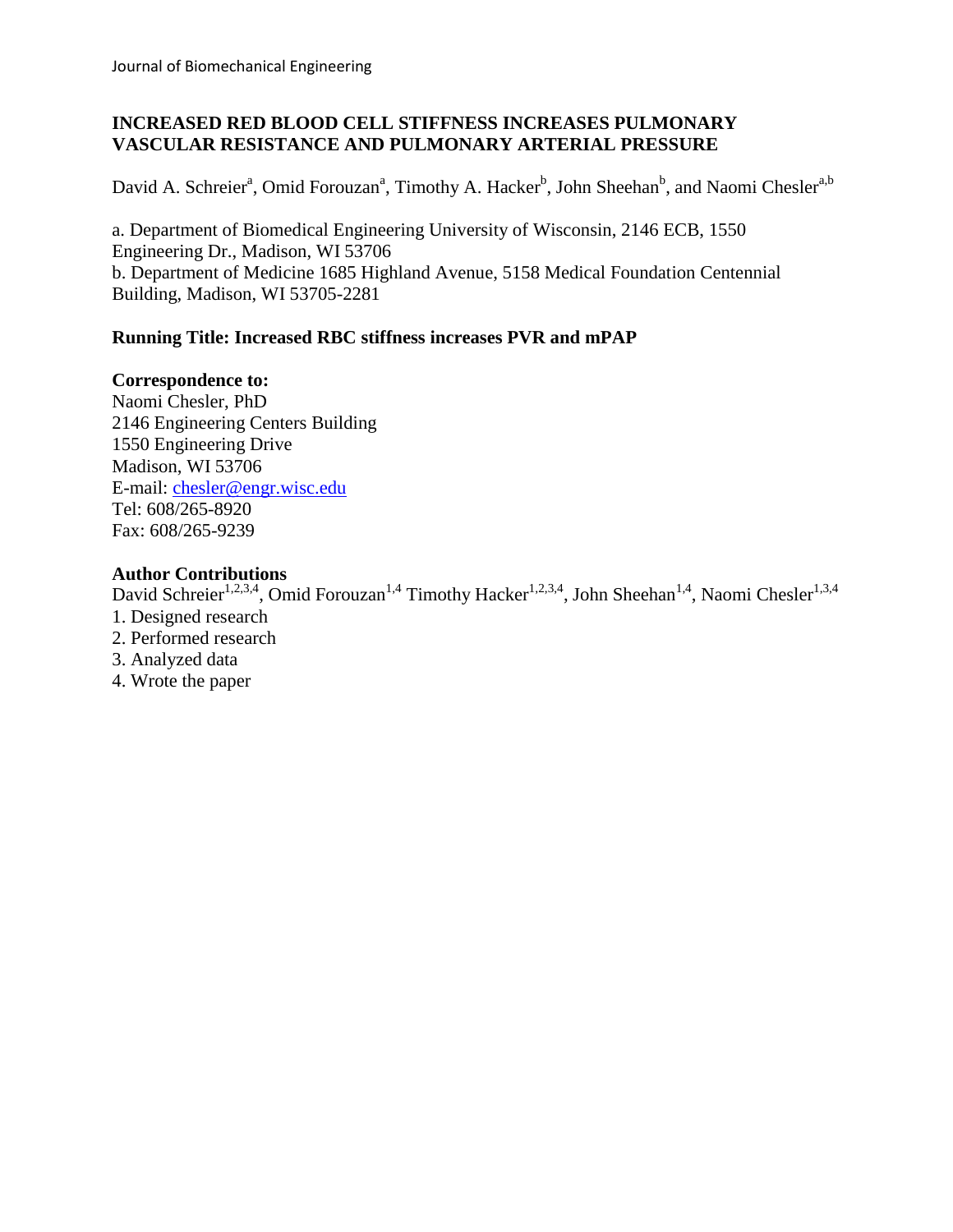## **Abstract**

Patients with sickle cell anemia (SCD) and pulmonary hypertension (PH) have a significantly increased risk of sudden death compared to patients with SCD alone. Sickled red blood cells (RBCs) are stiffer, more dense, more frequently undergo hemolysis, and have a 6-fold shorter lifespan compared to normal red blood cells. Here, we sought to investigate the impact of increased RBC stiffness, independent of other SCD-related biological and mechanical RBC abnormalities, on the hemodynamic changes that ultimately cause PH and increase mortality in SCD. To do so, pulmonary vascular impedance (PVZ) measures were recorded in control C57BL6 mice before and after ~50 μL of blood (Hct=45%) was extracted and replaced with an equal volume of blood containing either untreated RBCs or RBCs chemically-stiffened with glutaraldehyde (Hct=45%). Chemically-stiffened RBCs increased mean pulmonary artery pressure (13.5 $\pm$ 0.6 mmHg at baseline to 23.2 $\pm$ 0.7 mmHg after the third injection), pulmonary vascular resistance (1.23±0.11 mmHg\*min/ml at baseline to  $2.24\pm0.14$  mmHg\*min/ml after the third injection), and wave reflections  $(0.31 \pm 0.02)$  at baseline to  $0.43 \pm 0.03$  after the third injection). Chemically-stiffened RBCs also decreased cardiac output, but did not change hematocrit, blood viscosity, pulmonary arterial compliance or heart rate. The main finding of this study is that increased RBC stiffness alone affects pulmonary pulsatile hemodynamics, which suggests that RBC stiffness plays an important role in the development of PH in patients with SCD.

**Keywords:** cardiopulmonary hemodynamics; sickle cell anemia; pulmonary vascular impedance, red blood cell stiffness, pulmonary hypertension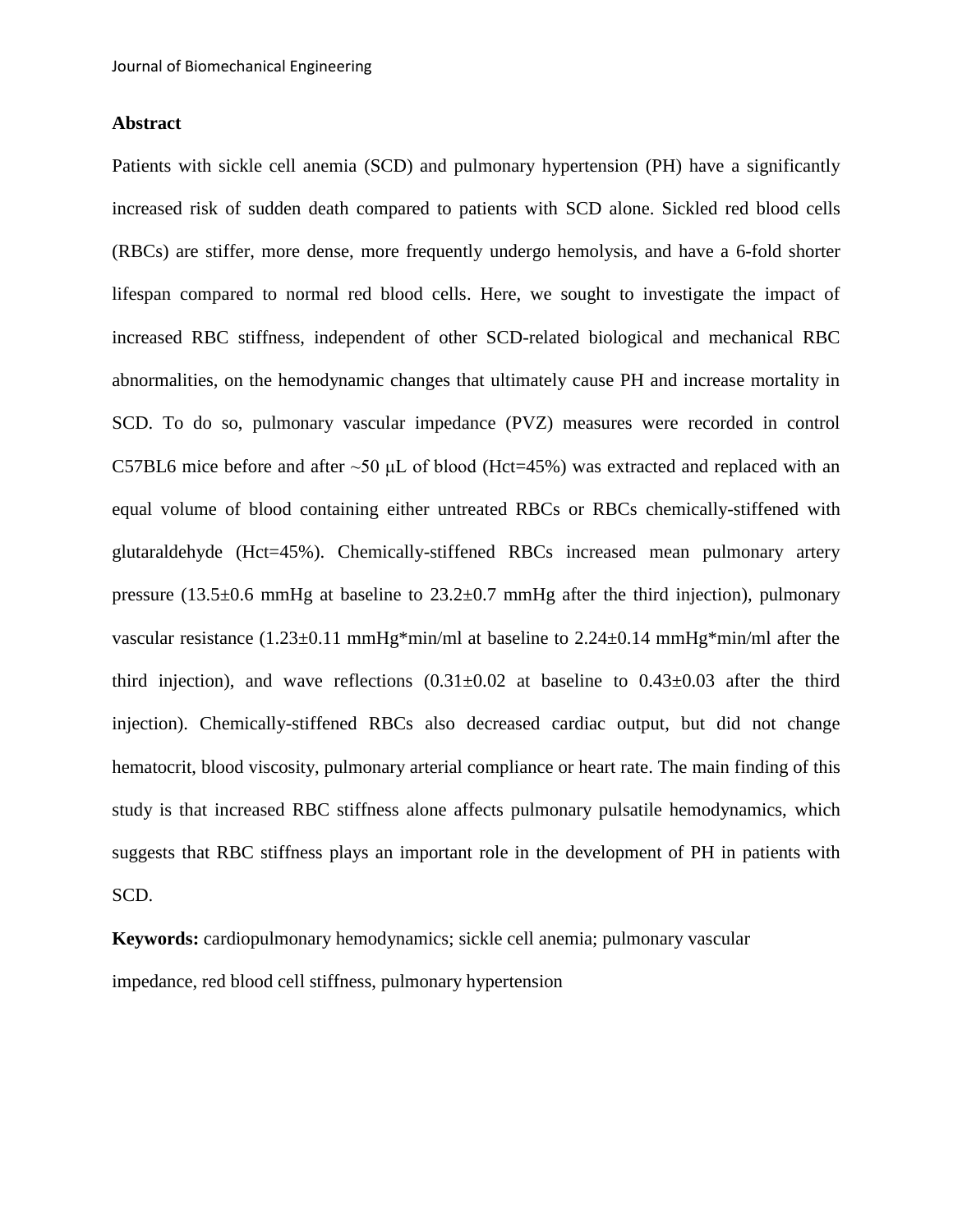## **Introduction**

Sickle cell anemia or sickle cell disease (SCD) is one of the most common heritable monogenetic diseases in the world. The World Health Organization estimates there are ~275,000 births per year world-wide with SCD [\[1\]](#page-14-0). SCD is characterized by a single amino acid substitution of hydrophobic valine for hydrophilic glutamic acid in the β-chain of hemoglobin. This substitution modifies the quaternary structure of the protein, predisposing it to polymerization of hemoglobin in the deoxygenated state which deforms the red blood cell (RBC) into the characteristic sickled shape [\[2,](#page-14-1) [3\]](#page-14-2). Sickled RBCs are biologically and mechanically quite different from normal RBCs, and these differences lead to clinically important consequences. For example, clinically, SCD is associated with ischemia, thrombotic events, oxidative stress and reperfusion injury in multiple organs [\[4\]](#page-14-3). Biologically, sickled RBCs have significantly shortened lifespan and more frequently undergo intravascular hemolysis, which releases free hemoglobin into the plasma, which in turn scavenges nitric oxide [\[5\]](#page-14-4). The scavenging of nitric oxide can acutely impair vasodilation and chronically cause endothelial cell dysfunction, vascular cell proliferation, and inflammatory stress [\[4\]](#page-14-3). Mechanically, sickled RBCs have increased stiffness [\[6\]](#page-14-5), which leads to trapping in the microcirculation and downstream ischemia. All of these consequences of SCD can and often do have significant effects on the vasculature including increasing pulmonary vascular resistance (PVR) [\[4\]](#page-14-3) and systemic arterial wave reflections [\[7\]](#page-14-6).

The World Health Organization has found that of the chronic cardiopulmonary effects of SCD, pulmonary hypertension (PH) is the major cause of morbidity and mortality [\[4\]](#page-14-3). In fact, patients with SCD-related PH have a substantially increased risk of sudden death compared to those with SCD alone, as high as a 50% within 2 years [\[8,](#page-14-7) [9\]](#page-14-8). SCD is associated with a high prevalence of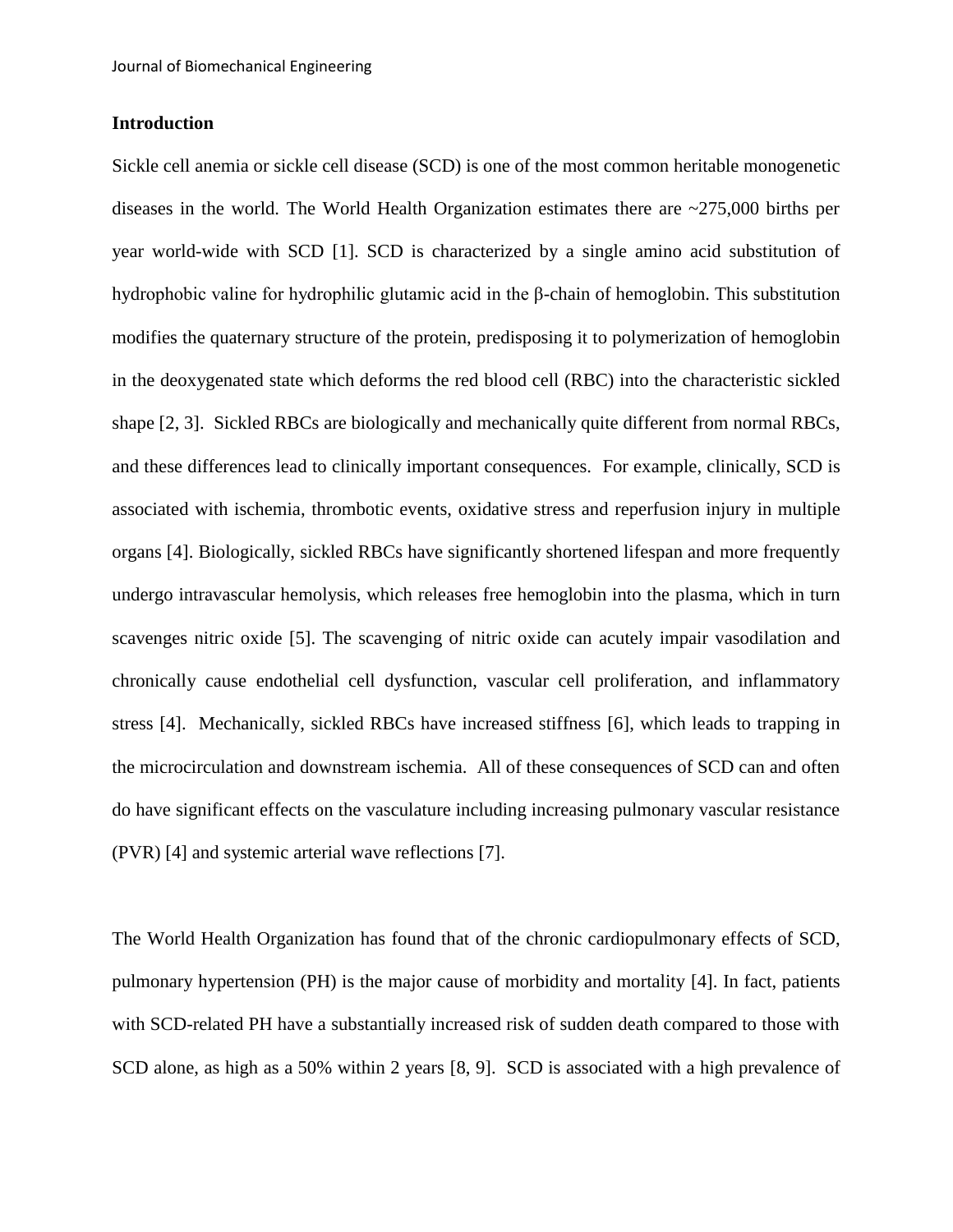PH--about 30% [\[10,](#page-14-9) [11\]](#page-14-10). Higher still is the percentage of SCD patients with evidence of PH via lung histology at the time of death--75% [\[12\]](#page-14-11). While mortality in patients with SCD-related PH is high, right heart catheterization studies have shown only moderate increases in mean pulmonary artery pressure (mPAP) (30-40 mmHg with SCD compared to 15-20 mmHg in healthy adults [\[13\]](#page-14-12)) and pulmonary vascular resistance (PVR) (2.24 Wood units with SCD compared to 1 Wood unit in healthy adults [\[13\]](#page-14-12)). Additionally, patients with SCD-related PH have shown little to no improvement with therapies for PH alone [\[14-16\]](#page-14-13).

Therefore, mild PH in patients with SCD, which does not respond to traditional therapies, dramatically increases mortality via mechanisms that are not well understood. The mechanical changes in RBCs with SCD are a likely contributor to abnormal pulmonary vascular hemodynamics. Mechanical changes in RBCs are particularly significant in the low oxygen pulmonary arterial vasculature as RBCs are most likely to sickle in this decreased oxygen environment. How mechanical changes to RBCs in SCD, such as increased stiffness, which has been shown to affect myocardial infarction, essential hypertension, and modify whole blood viscosity [\[17,](#page-15-0) [18\]](#page-15-1), affect right ventricular (RV) afterload has yet to be investigated.

In this study, we sought to investigate the impact of increased RBC stiffness, independent of other SCD-related biological and mechanical RBC abnormalities, on the hemodynamic changes that ultimately cause PH and increase mortality in SCD. We hypothesized that SCD-like RBC rigidity would increase mPAP, PVR and wave reflections in the pulmonary circulation of otherwise healthy lungs. To test this hypothesis, we replaced normal RBCs with chemicallystiffened RBCs in mice and measured pulmonary vascular impedance (PVZ) *in vivo*. PVZ is the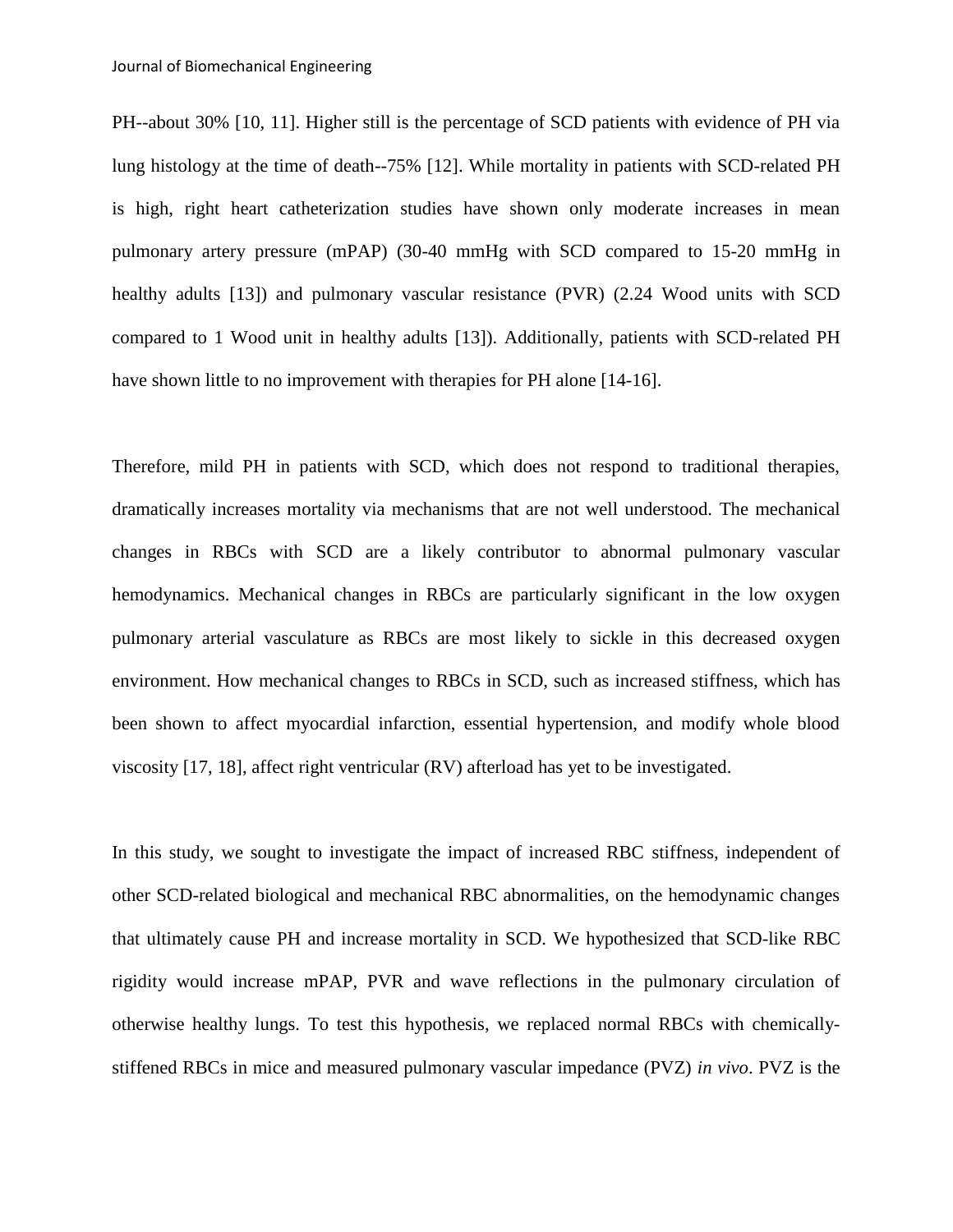most comprehensive measure of RV afterload since it measures opposition to both steady and oscillatory flow in the pulmonary vasculature. Our results confirmed that RBC stiffness dramatically increases mPAP, PVR and wave reflections, and likely contributes to poor outcomes in SCD-related PH.

### **Materials and Methods**

#### **Mice**

Male C57BL6/J mice, 12-14 weeks-old, were obtained from Jackson Laboratory (Bar Harbor, ME) and used either as donors for RBCs or for *in vivo* experiments. Mice used for *in vivo*  experiments were divided into two separate groups: one injected with control, untreated RBCs  $(n=6)$  and the other injected with chemically stiffened RBCs  $(n=11)$ . The University of Wisconsin Institutional Animal Care and Use Committee approved all procedures.

#### **Red blood cell preparation**

Whole blood was drawn from donor mice and centrifuged at 500g for 15 minutes. Then, the plasma, buffy coat and top layer of cells were removed. RBCs were resuspended to a Hct of ~45% with osmolality and PH balanced saline and centrifuged three more times to remove all non-RBC components. To create SCD-like rigidity, RBCs were treated with 0.016% glutaraldehyde for 30 minutes, which has been shown to stiffen RBCs without altering cell shape [\[19\]](#page-15-2). Chemically-stiffened RBCs were centrifuged at 500g for 15 minutes 8 times with isotonic saline and then were resuspended to 45% Hct with isotonic buffered saline.

#### *In vivo* **Hemodynamic Measurements**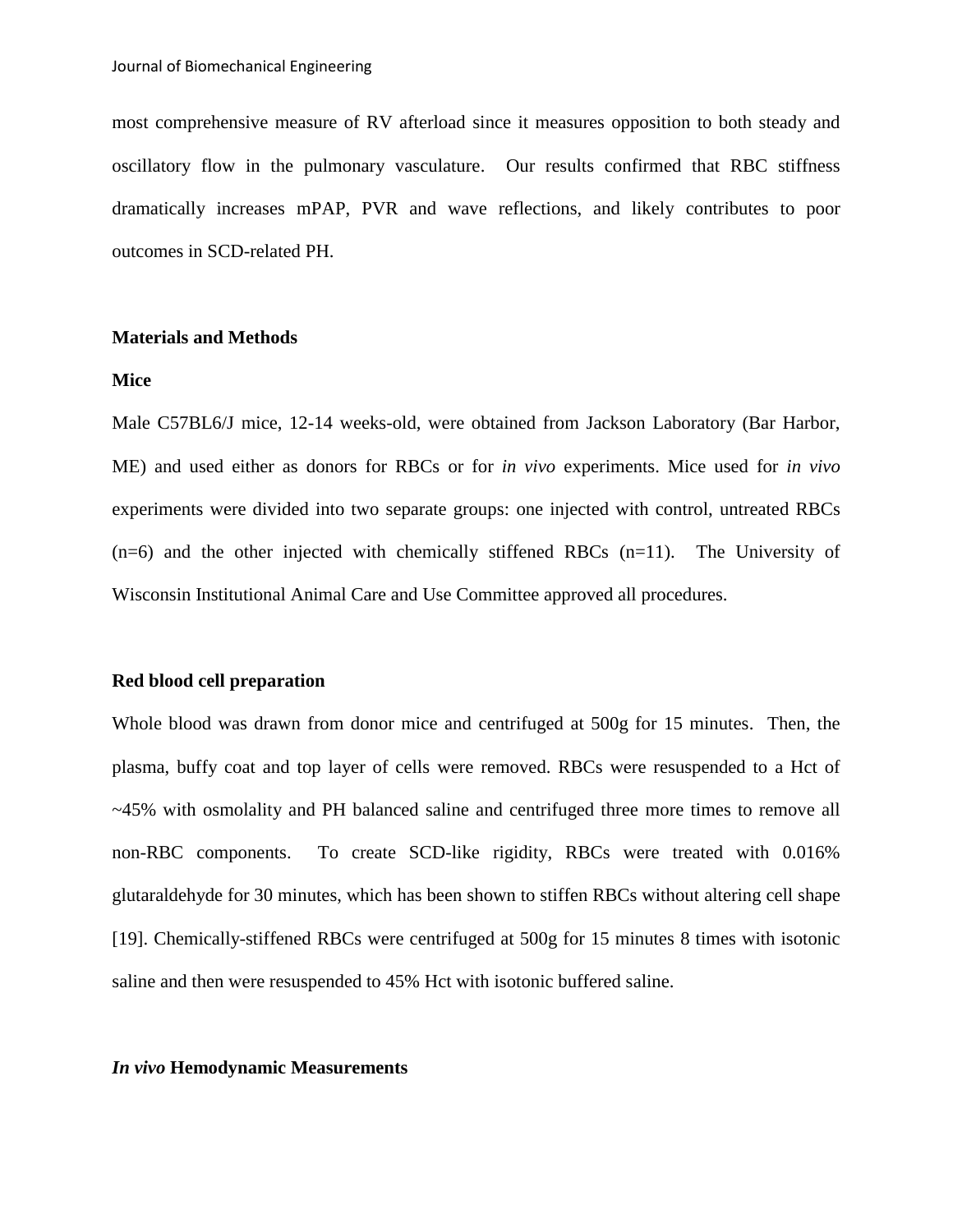Mice were instrumented for PVZ measurements as previously described [\[20,](#page-15-3) [21\]](#page-15-4). In brief, mice were anesthetized with urethane (2mg/g body weight), intubated and placed on a ventilator using a tidal volume of ~225 μL and respiratory rate of ~200 breaths/min of room air. A 1.2F cathetertip pressure transducer (Scisense, Inc., London, Ontario, Canada) was inserted into the right carotid artery to monitor systemic arterial pressures and a 1.0F pressure-tip catheter (Millar Instruments, Houston, TX) was inserted into main pulmonary artery through the right ventricle to measure pulmonary arterial pressures. Pressure tracings were recorded at 5 kHz on a custom hemodynamic workstation (Cardiovascular Engineering, Norwood, MA). Measurement of blood flow velocity and main PA inner diameter were performed via ultrasound (Visualsonics, Toronto, Ontario, Canada) with a 40 MHz probe during the surgery and recorded with our custom system as done previously; volumetric flow rate (Q) was calculated using velocity time integral and main PA inner diameter measurements obtained via long axis view [\[20,](#page-15-3) [21\]](#page-15-4).

After all measurements were completed at baseline, ~50 μL of blood was extracted and replaced with an equal volume of saline containing chemically-stiffened RBCs or control RBCs at 45% by volume (Hct=45%). After a five-minute stabilization period, all hemodynamic measurements were repeated, and this cycle was repeated 2 more times, for 3 total blood replacements and 4 total PVZ measurements. Hematocrit was measured with each 50-µL blood collection. Before euthanasia, a 500-μL sample of blood was taken for viscosity analysis. Each sample was drawn into a closed tube for oscillatory tube viscometry (Vilastic-3 Viscoelasticity Analyzer). Samples were sheared with a constant 2 Hz frequency and continually increasing shear rate. The viscometer was calibrated before testing the first sample of the day; at most four samples were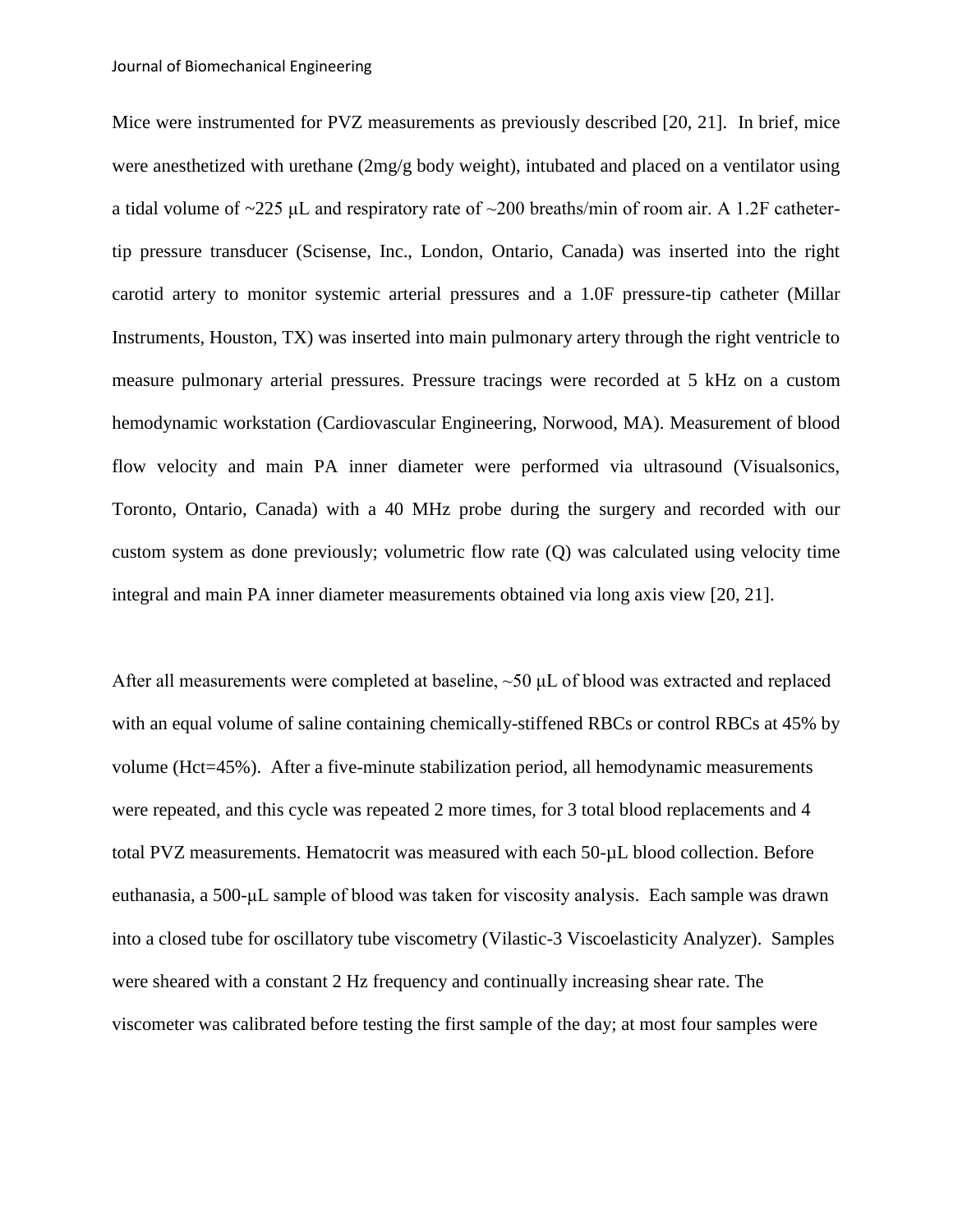tested per day and the duration of testing each sample was 25 minutes. Measurements were performed within 12 hours of collection.

*In vivo* experiments with chemically-stiffened RBCs and control RBCs were performed by different small animal surgeons trained by one of the authors (TAH).

## *In vivo* **Hemodynamic Calculations**

Data obtained during our experiments was analyzed as previously described [\[20,](#page-15-3) [21\]](#page-15-4) using our custom software and hemodynamic workstation (Cardiovascular Engineering, Norwood, MA). In brief, our software used ECG as a fixed standard of reference for the Q and P waveforms, which then processed and analyzed our data accordingly. All equations used henceforth can be found in these previous publications [\[20,](#page-15-3) [21\]](#page-15-4), including but not limited to pulmonary vascular resistance  $Z_0$ , characteristic impedance  $Z_C$ , pulmonary arterial compliance Ca, wave reflections RQ, and pulse wave velocity PWV.

#### **Statistical Analysis**

For each group, the significances of the overall changes in parameters with blood replacement were assessed using a one-way analysis of variance (ANOVA) for condition (chemicallystiffened or control RBCs) or generalized least squares for repeated measurements (with subsequent blood replacements). Due to the different surgical personnel and consequently different baseline pressure and flow values, comparisons were not performed between control and chemically-stiffened RBC groups. Also, data are presented in figures normalized to the mean baseline (pre- blood replacements) value for each condition; non-normalized data are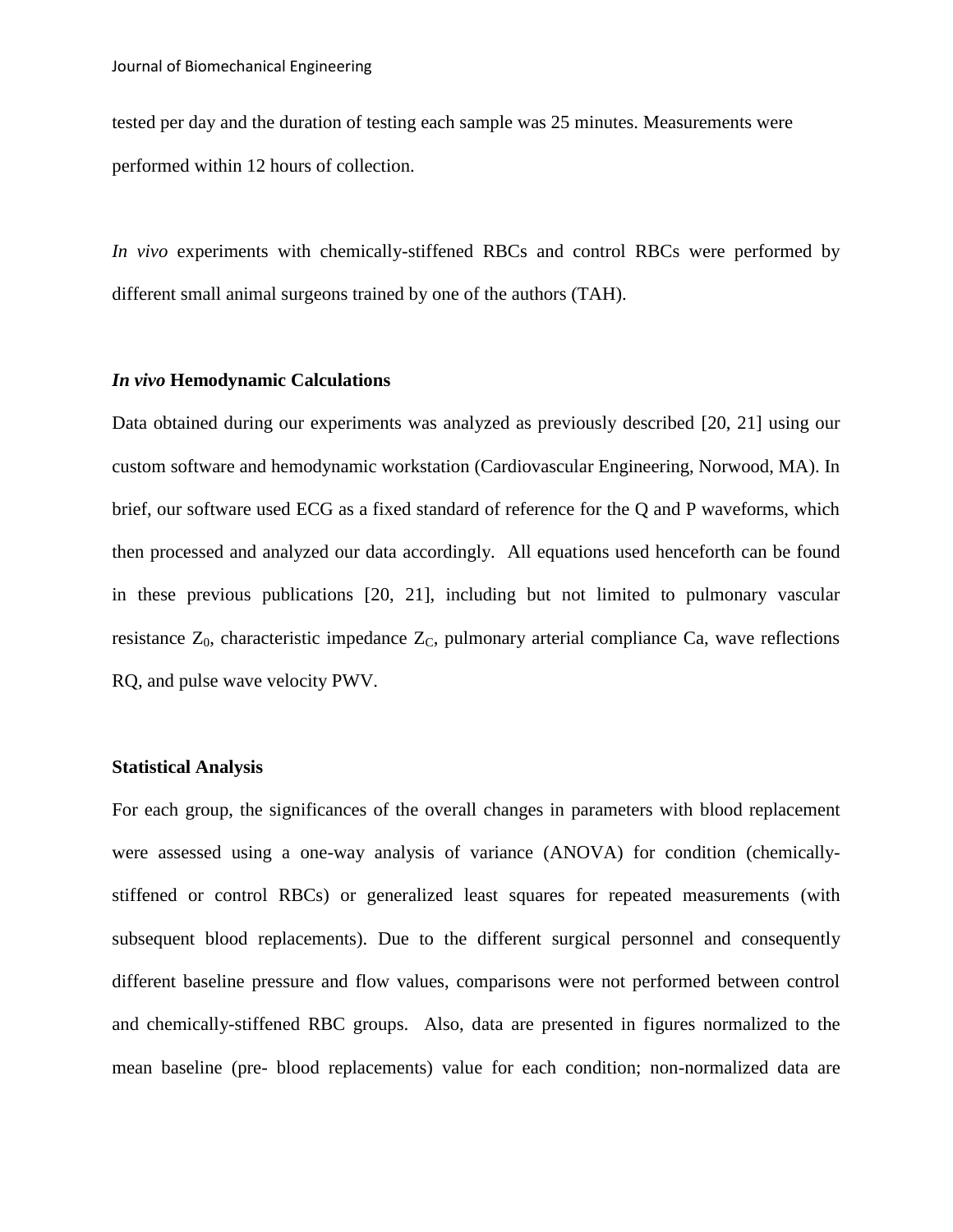presented in Table 1. When the ANOVA reached statistical significance, Tukey multiple comparisons were used for post hoc analysis. Data were considered significant for P-values less than 0.05. All data are presented in terms of means  $\pm$  standard error. Statistical analysis was performed using R software (Foundation for Statistical Computing, USA, version 2.14.0).

#### **Results**

## **Morphometric effects of blood replacement**

The average body weight for the mice in each experimental group was not different (Table 1 and 2). Hematocrit did not change significantly with blood replacement using either chemicallystiffened RBCs or control RBCs (Table 1 and 2).

**Hemodynamic effects of blood replacement with chemically-treated RBCs.** Mean pulmonary arterial pressure (mPAP) increased significantly after the first and second blood replacements with chemically-stiffened RBCs and remained elevated after the third blood replacement; mPAP did not increase with blood replacement using control (untreated) RBCs (Figure 1; Table 1 and 2). Systolic pulmonary arterial pressure (sPAP) and diastolic pulmonary arterial pressure (dPAP) changed in the same ways as mPAP (Table 1 and 2).

Cardiac output (CO) decreased continuously after the first two blood replacements of chemically-stiffened RBCs and reached a plateau after the third; CO did not decrease with blood replacement using control RBCs (Figure 2; Table 1 and 2). Due to increases in mPAP and decreases in CO, total pulmonary vascular resistance  $(Z_0)$  increased after the first two blood replacements and reached a plateau after the third blood replacement using chemically-stiffened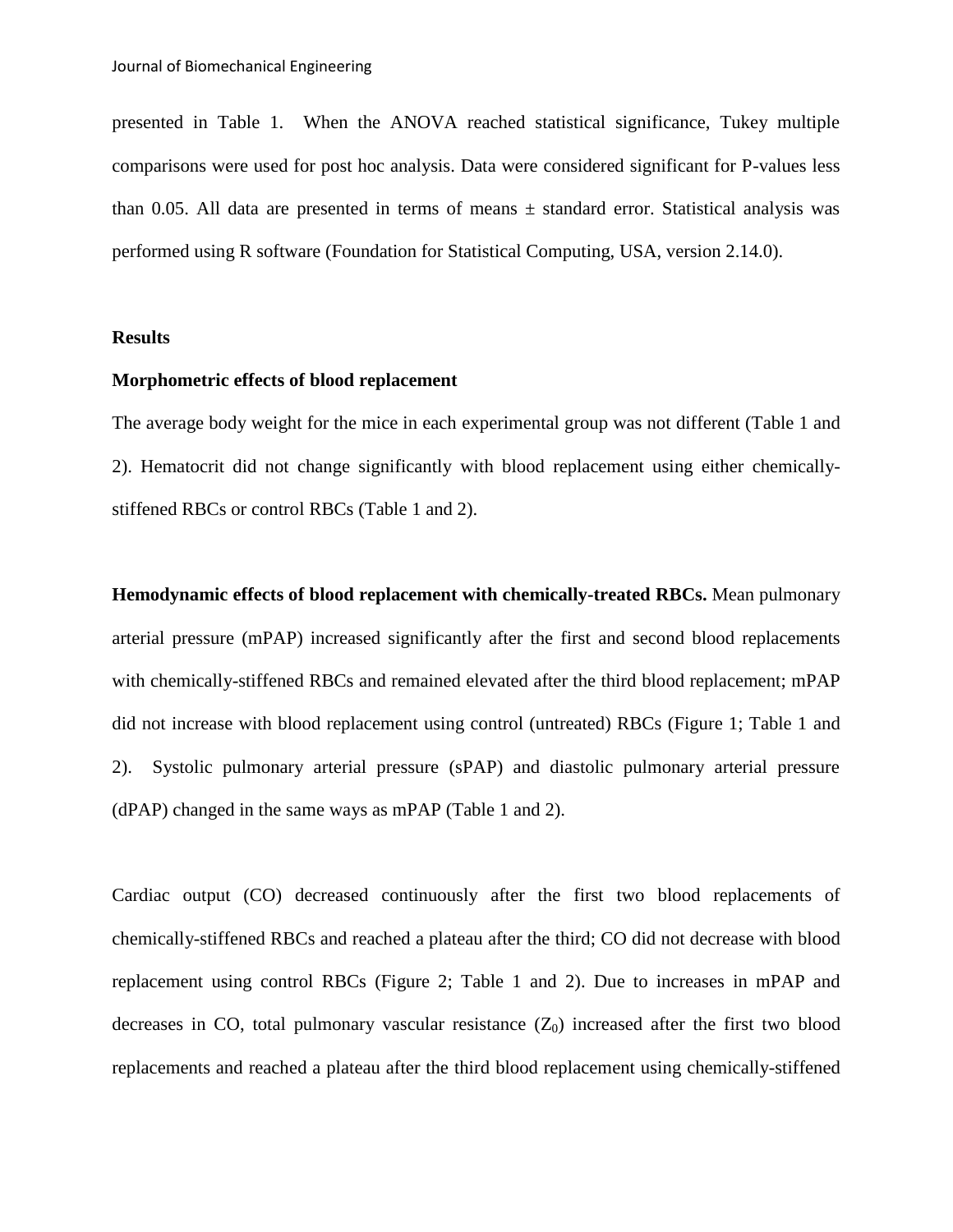RBCs,  $Z_0$  did not change with blood replacement using control RBCs (Figure 3; Table 1 and 2). The same pattern was evident in wave reflections (RQ) (Figure 4; Table 1 and 2).

Characteristic impedance  $(Z_C)$  tended to decrease with one blood replacement using chemicallystiffened RBCs and significantly decreased after the second blood replacement;  $Z_C$  did not decrease with blood replacement using control RBCs (Figure 5; Table 1 and 2).

The duration of systole decreased with all three blood replacements using chemically-stiffened RBCs; no decrease occurred with blood replacement using control RBCs (Table 1 and 2).

Pulse wave velocity (PWV), pulmonary arterial compliance, systemic systolic pressure, main pulmonary artery diameter and pulse pressure did not change after any blood replacement using either chemically-stiffened RBCs or control RBCs (Table 1 and 2). Heart rate did not change after any infusion of chemically stiffened RBCs and did not decrease after the  $1<sup>st</sup>$  or  $3<sup>rd</sup>$  infusion of control RBCs, however it did significantly decrease after the 2nd infusion of control RBCs (Table 1 and 2).

Blood viscosity was not changed after three blood replacements with chemically-stiffened RBCs compared to whole blood from donors (Figure 6).

#### **Discussion**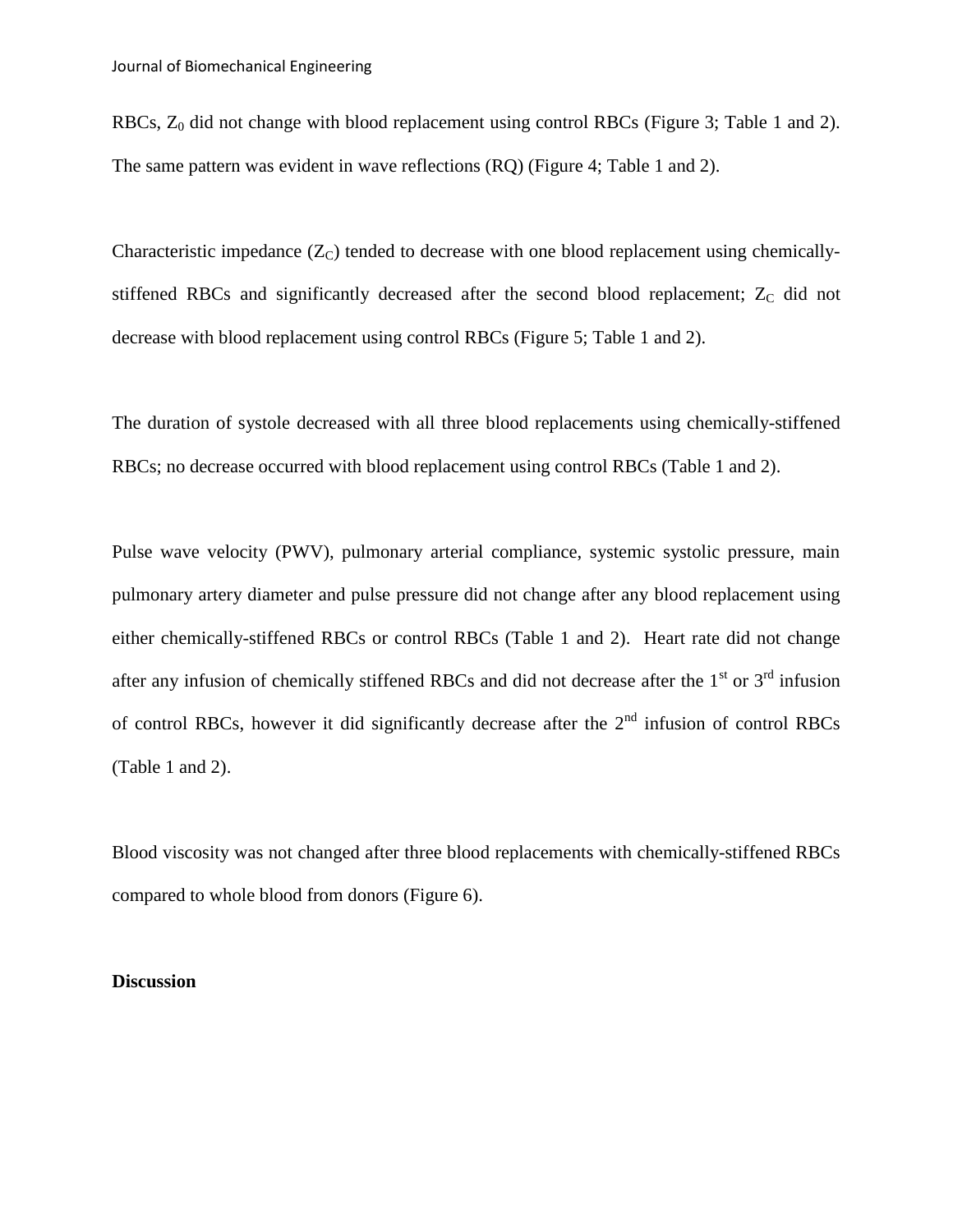The major, novel contribution of this study is demonstrating that RBC stiffening plays a key role in altering pulmonary vascular hemodynamics and increasing RV afterload, including increasing mPAP, PVR and wave reflections.

SCD is known to cause increased RBC stiffness [\[22,](#page-15-5) [23\]](#page-15-6) through mechanisms that remain poorly understood but likely involve abnormal RBC membrane properties, abnormal intracellular hemoglobin polymerization, and increased intracellular density. While the impact of each of these RBC abnormalities on blood flow has been tested *in vitro* [\[24-28\]](#page-15-7), no studies to date have investigated their physiological impact. Here we investigated how RBC stiffening acutely affects pulmonary pulsatile hemodynamics for the first time *in vivo*. Furthermore, while SCD often affects both RBC mechanics and morphology [\[29\]](#page-15-8), there is a separate class of RBCs in sickle cell anemia with altered mechanics but apparently normal morphology [\[30\]](#page-15-9). Hence, our results obtained with glutaraldehyde-treated RBCs that have increased stiffness and unchanged morphology [\[19\]](#page-15-2) are especially relevant to the clinical impact of these SCD RBCs in sickle cell anemia.

To isolate how changes in RBC stiffness affect the pulmonary vasculature, we replaced 50  $\mu$ L of whole blood with 50  $\mu$ L of a solution containing chemically-stiffened RBCs (45% by volume, or 45% Hct) three separate times. We demonstrate for the first time that stiffened RBCs increase the static component of RV afterload, PVR, continuously, evidenced by both continual increases in mPAP and continual decreases in cardiac output.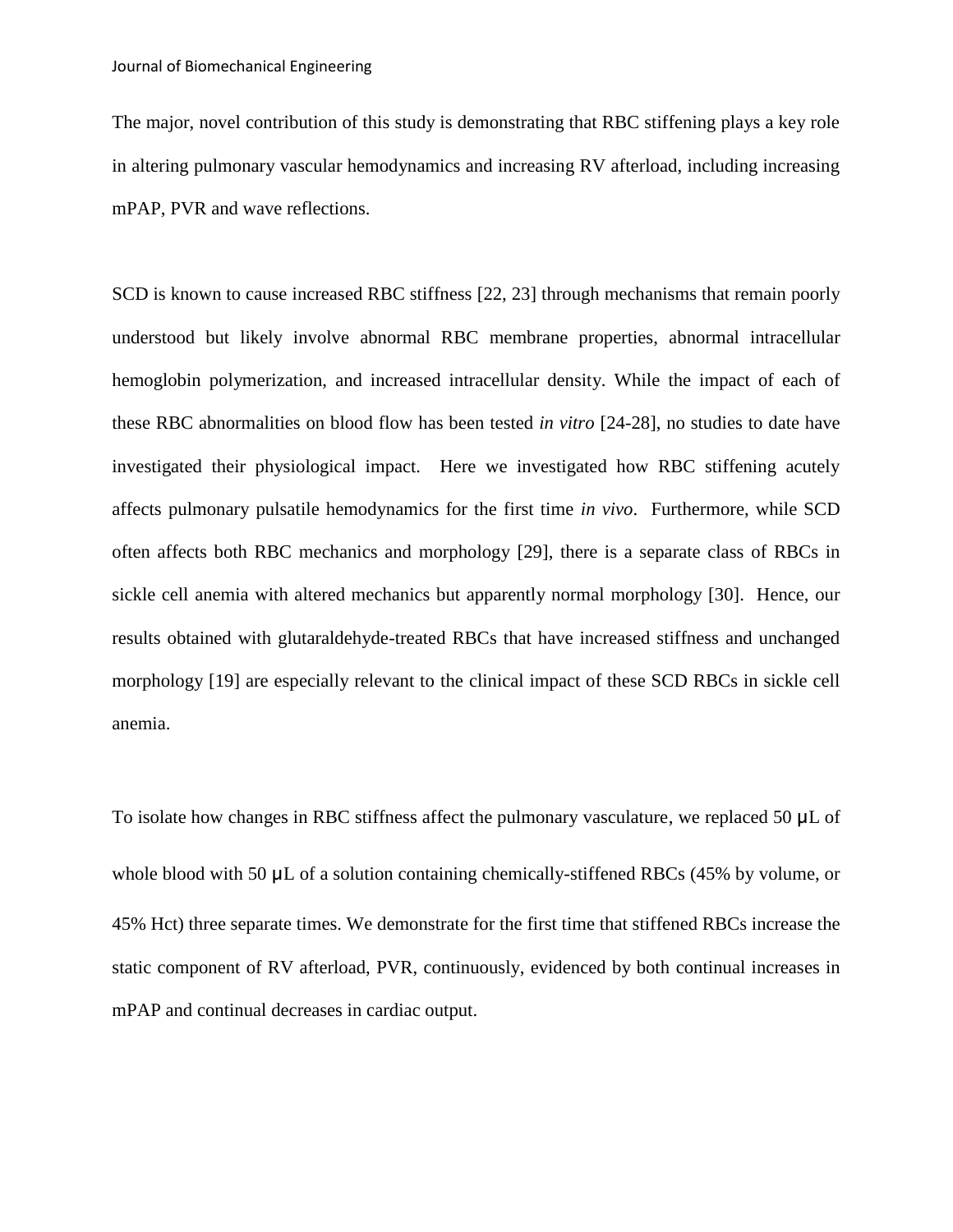We also demonstrate for the first time that stiffened RBCs alter the pulsatile component of RV afterload. Stiffened RBCs acutely increased wave reflections, which is suggestive of increased arterial stiffening. The increase in mPAP could be a possible explanation for acutely increased pulmonary arterial stiffness due to strain-induced arterial stiffening [\[31\]](#page-15-10). Additionally, increased backward wave reflection traveling to the heart (RQ; Figure 4) could be caused by trapping of the stiffened RBCs in the lung capillaries. We also found that stiffened RBCs altered the pressure waveform such that the duration of systole was shorter, which may have been caused by increased wave reflections. This finding also suggests that the right ventricle was not able to fully compensate for the effects of chemically stiffened RBCs. However, we did not measure RV function in this study.

We observed a statistically significant decrease in  $Z<sub>C</sub>$ , which would suggest decreased, not increased, pulmonary arterial stiffening. However, as discussed in  $[20]$ ,  $Z_C$  depends not only on proximal artery stiffness (with an inverse square root relationship) but also on blood inertance in the proximal arteries (with a square root relationship). The decrease in CO found here decreases inertance, which likely explains the decrease in  $Z<sub>C</sub>$ . Viscous losses along the artery walls and Womersley's number can also affect the longitudinal impedance  $Z_L$  [\[32,](#page-16-0) [33\]](#page-16-1), which contributes to the characteristic impedance, but neither viscosity nor heart rate (or MPA ID) changed with stiffened RBCs. We did not observe significant differences in pulse wave velocity or pulmonary arterial compliance with stiffened RBCs, but both tended to decrease following the same pattern as  $Z_C$ .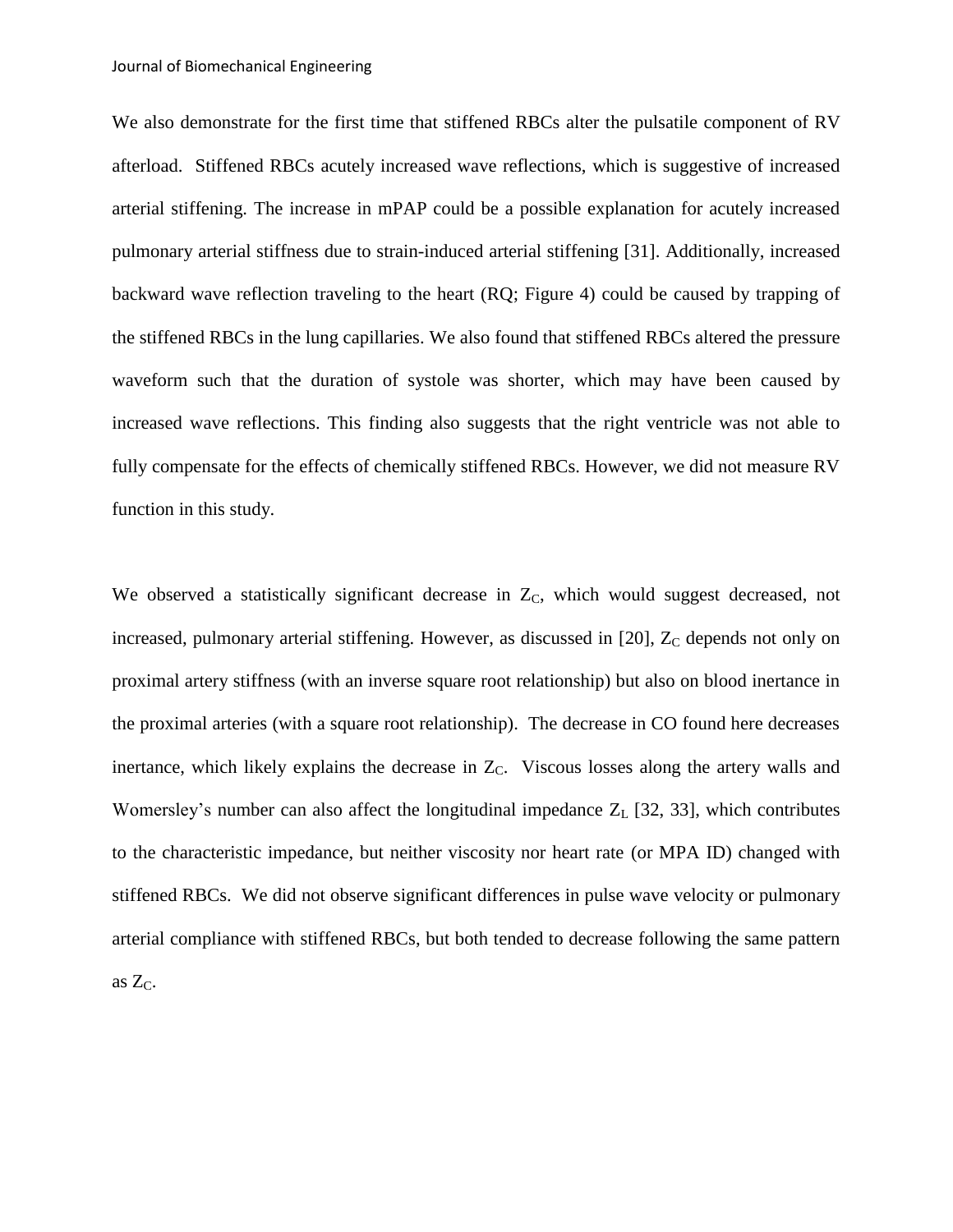Hematocrit did not change after infusions of stiffened or control RBCs, which was expected given our experimental design. Whole blood viscosity also did not change after 3 infusions of stiffened RBCs at any shear rate measured. This finding is likely due to the relatively small amount of stiffened RBCs infused. If we assume that the total blood volume of a mouse is 1.8 mL [\[34\]](#page-16-2) and Hct is 45%, then the replacement of  $\sim$  67.5 µL normal RBCs (i.e., 150 µL whole blood at 45% RBCs by volume) with  $\sim$  67.5 µL stiffened RBCs leads to blood with at most 8.3% of the RBCs in the blood stiffened. Furthermore, stiffened RBCs are more likely to be trapped in both the pulmonary and systemic microcirculation, and therefore may be underrepresented in our samples. That said, even in SCD patients, viscosity of whole blood can be normal when tested ex vivo in a fully oxygenated state [\[35\]](#page-16-3). We did not measure the viscosity of a solution of 100% stiffened RBCs. A benefit of the constancy of both hematocrit and whole blood viscosity with our blood replacements is that it does not confound the interpretation of results. That is, the significant increases in mPAP, PVR and wave reflections found here must be due to increased RBC stiffness, as opposed to how changes in RBC stiffness alter viscosity and thereby alter pulmonary pulsatile hemodynamics.

There are four main limitations of this work. First, we did not measure the stiffness of our glutaraldehyde-stiffened RBCs. Sickled RBCs, when tested with micropipette aspiration, have an elastic shear modulus of 21.1 x  $10^{-3}$   $\mu$ dyn/cm, compared to normal RBCs, which have an elastic shear modulus of 11.0 x  $10^{-3}$  µdyn/cm [\[36\]](#page-16-4). Exposure of normal RBCs to 0.010% and 0.019% glutaraldehyde solution for one hour results in RBCs having an elastic shear moduli 22.0 x 10<sup>-2</sup> µdyn/cm and 32.0 x 10<sup>-2</sup> µdyn/cm, respectively [\[37\]](#page-16-5), which are an order of magnitude larger than both sickled and normal RBC moduli. We exposed to normal RBCs to 0.016%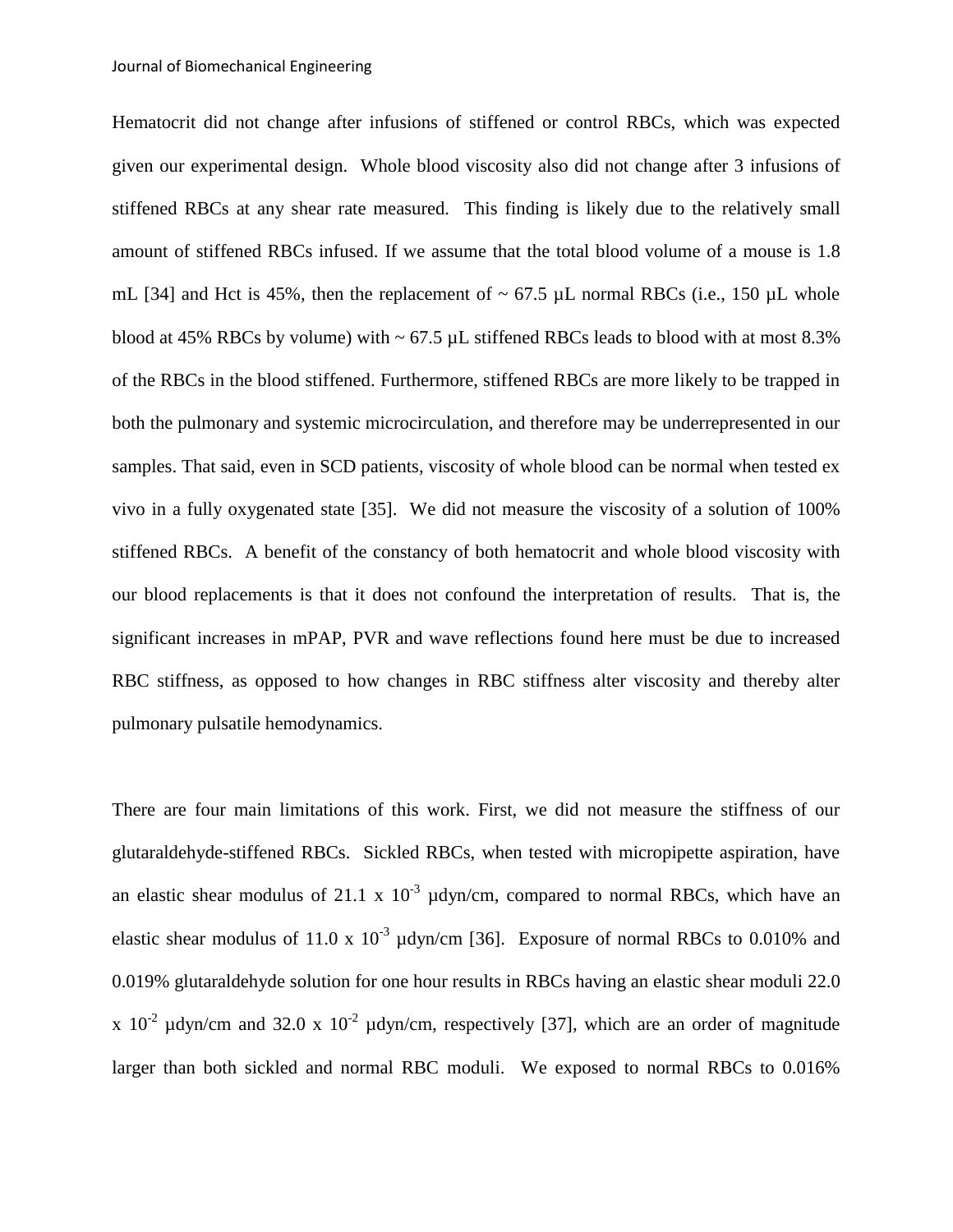glutaraldehyde for 30 minutes, which should cause less stiffening, but we cannot directly relate our treatment to the clinical disease state in the absence of direct measurements. Second, glutaraldehyde-stiffened RBCs may deliver less oxygen than untreated, control RBCs, which could cause vasoconstriction and subsequent increases in total PVR independent of RBC stiffening. Previous literature has shown that glutaraldehyde-fixed hemoglobin has a saturation curve with P50 at 20 mmHg, close to the normal hemoglobin value of 26.6 mmHg and far from the myoglobin value of 2.8 mmHg [\[38\]](#page-16-6), so we anticipate this potential effect is small. Third, glutaraldehyde-treated RBCs are potentially cytotoxic, which could increase PVR due to platelet activation, injury-induced vasoconstriction and inflammation. Previous literature has reported that washing glutaraldehyde-treated RBCs 3 times over 2 hours, removes all traces of glutaraldehyde from solution [\[39\]](#page-16-7), so that upon blood replacement free glutaraldehyde in solution doesn't initiate a clotting cascade. To be conservative, we chose 8 washes over 3 hours to minimize this potential effect. Fourth, two different small animal surgeons performed the *in vivo* measurements and obtained different baseline pressure and flow values, which precluded a quantitative comparison of PVZ metrics between control and stiffened RBC groups. The absence of changes in PVZ metrics with multiple blood replacements using control RBCs gives us confidence in our interpretation of results despite this limitation.

The major novel finding of this study is that chemically-stiffened RBCs affect both static and dynamic components of right ventricular afterload. The effects of other SCD-related RBC changes on pulmonary vascular hemodynamics and right ventricular function merit further investigation.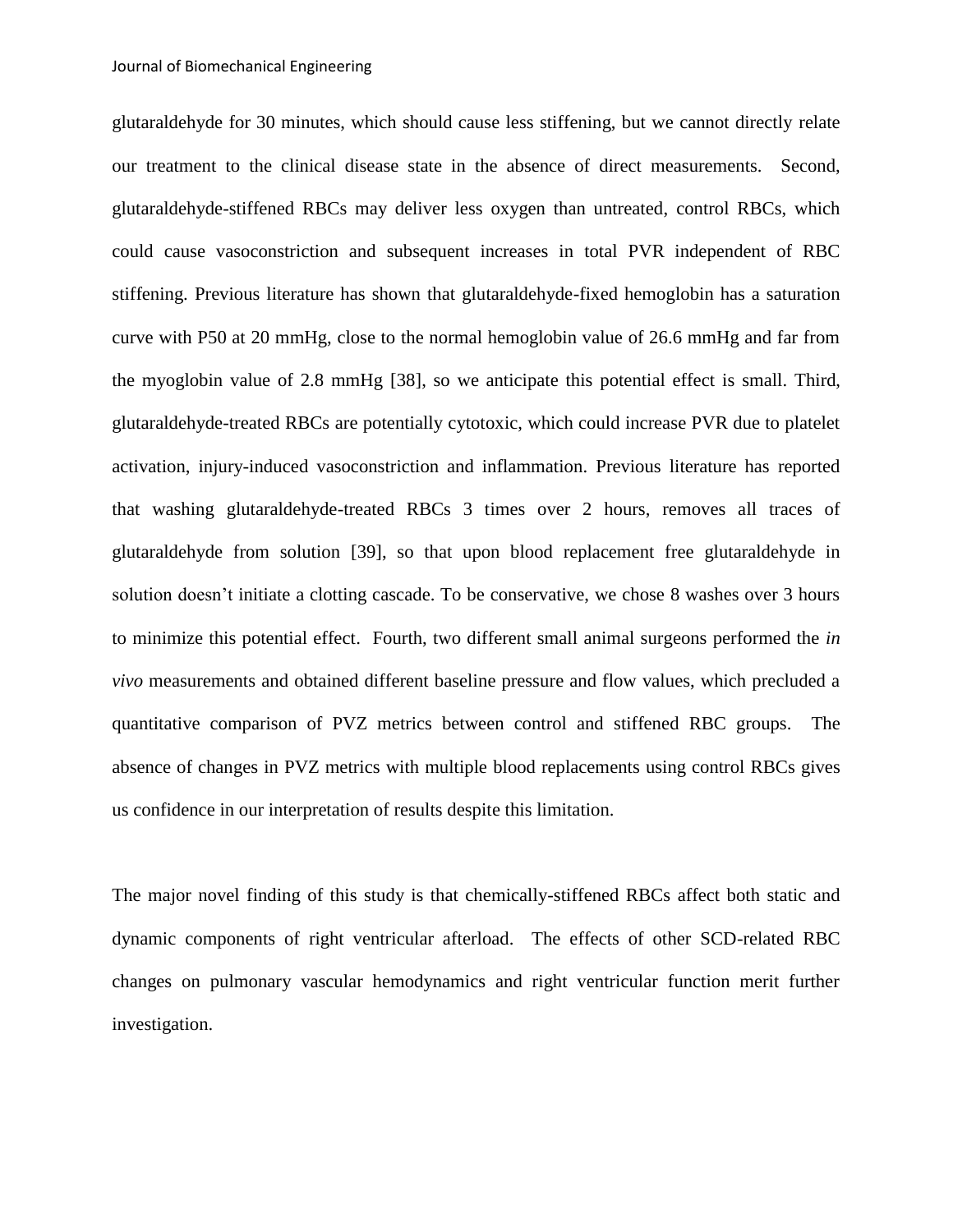# **Acknowledgments**

We thank Dr. Ron R. Magness for the use of his viscometer. We would also like to thank Gouqing Song and Gaoussou Diarra for their surgical expertise performing the in vivo hemodynamic measurements.

# **Funding**

This study is supported by National Institutes of Health (NIH), NIH R01-HL086939 (NCC), NIH F31 HL128088-01 (DAS), NIH HL49210 (RRM), HD38843 (RRM), and by HL117341 (RRM).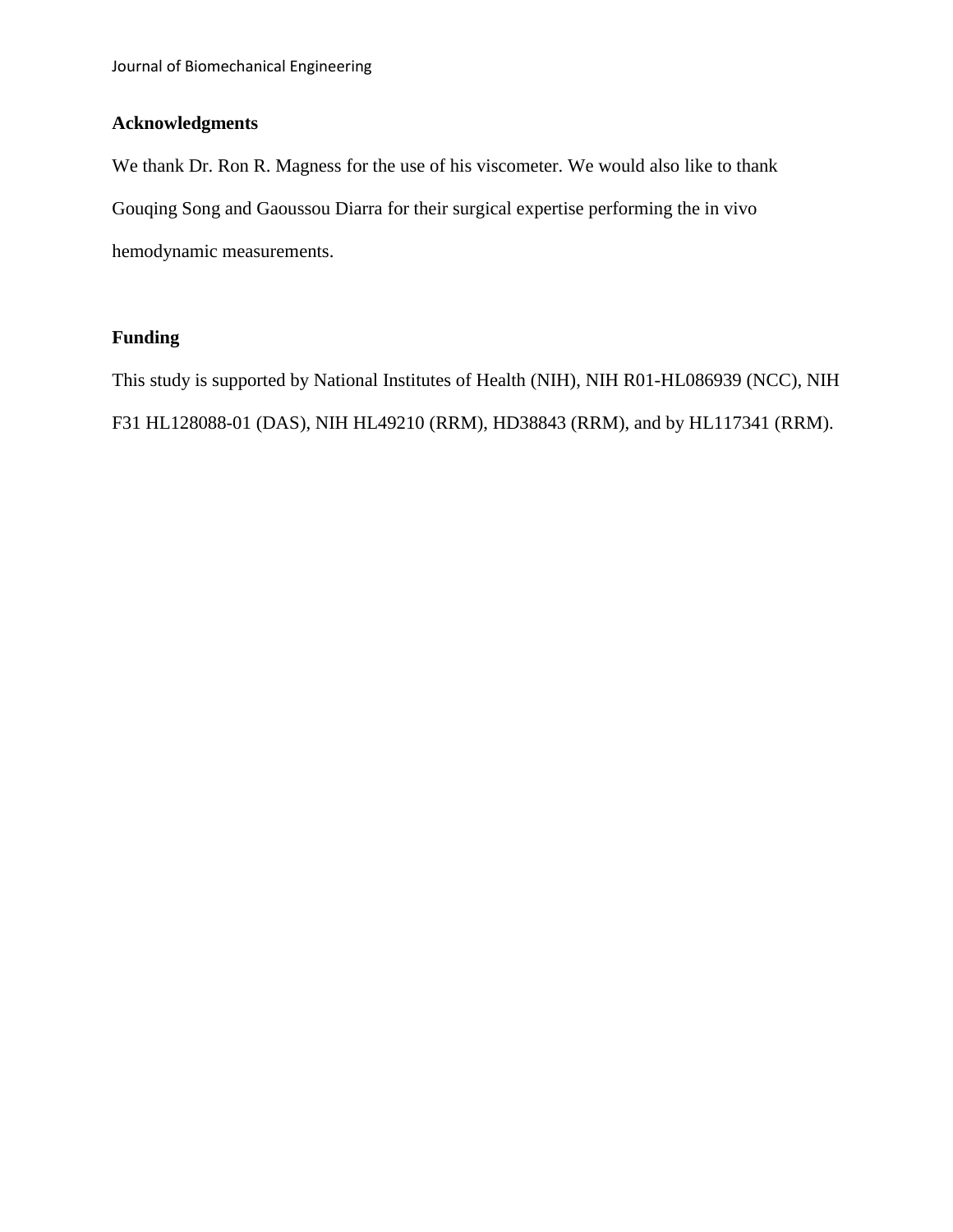# References

<span id="page-14-0"></span>[1] Organization, W. H., 2006, "Sickle-cell anaemia: Report by the Secretariat," 59th World Health Assembly, 11.

<span id="page-14-1"></span>[2] Bunn, H. F., 1997, "Pathogenesis and treatment of sickle cell disease," The New England journal of medicine, 337(11), pp. 762-769.

<span id="page-14-2"></span>[3] Stuart, M. J., and Nagel, R. L., 2004, "Sickle-cell disease," Lancet, 364(9442), pp. 1343- 1360.

<span id="page-14-3"></span>[4] Machado, R. F., and Farber, H. W., 2013, "Pulmonary hypertension associated with chronic hemolytic anemia and other blood disorders," Clinics in chest medicine, 34(4), pp. 739- 752.

<span id="page-14-4"></span>[5] Bunn, H. F., Nathan, D. G., Dover, G. J., Hebbel, R. P., Platt, O. S., Rosse, W. F., and Ware, R. E., 2010, "Pulmonary hypertension and nitric oxide depletion in sickle cell disease," Blood, 116(5), pp. 687-692.

<span id="page-14-5"></span>[6] Maciaszek, J. L., Andemariam, B., and Lykotrafitis, G., 2011, "Microelasticity of red blood cells in sickle cell disease," J Strain Anal Eng, 46(5), pp. 368-379.

<span id="page-14-6"></span>[7] Aessopos, A., Farmakis, D., Tsironi, M., Diamanti-Kandarakis, E., Matzourani, M., Fragodimiri, C., Hatziliami, A., and Karagiorga, M., 2007, "Endothelial function and arterial stiffness in sickle-thalassemia patients," Atherosclerosis, 191(2), pp. 427-432.

<span id="page-14-7"></span>[8] Castro, O., Hoque, M., and Brown, B. D., 2003, "Pulmonary hypertension in sickle cell disease: cardiac catheterization results and survival," Blood, 101(4), pp. 1257-1261.

<span id="page-14-8"></span>[9] Charache, S., 1994, "Sickle cells and sudden death," The Journal of laboratory and clinical medicine, 124(4), pp. 473-474.

<span id="page-14-9"></span>[10] Ataga, K. I., Sood, N., De Gent, G., Kelly, E., Henderson, A. G., Jones, S., Strayhorn, D., Lail, A., Lieff, S., and Orringer, E. P., 2004, "Pulmonary hypertension in sickle cell disease," The American journal of medicine, 117(9), pp. 665-669.

<span id="page-14-10"></span>[11] De Castro, L. M., Jonassaint, J. C., Graham, F. L., Ashley-Koch, A., and Telen, M. J., 2008, "Pulmonary hypertension associated with sickle cell disease: clinical and laboratory endpoints and disease outcomes," American journal of hematology, 83(1), pp. 19-25.

<span id="page-14-11"></span>[12] Haque, A. K., Gokhale, S., Rampy, B. A., Adegboyega, P., Duarte, A., and Saldana, M. J., 2002, "Pulmonary hypertension in sickle cell hemoglobinopathy: a clinicopathologic study of 20 cases," Human pathology, 33(10), pp. 1037-1043.

<span id="page-14-12"></span>[13] Fonseca, G. H., Souza, R., Salemi, V. M., Jardim, C. V., and Gualandro, S. F., 2012, "Pulmonary hypertension diagnosed by right heart catheterisation in sickle cell disease," The European respiratory journal, 39(1), pp. 112-118.

<span id="page-14-13"></span>[14] Barst, R. J., Mubarak, K. K., Machado, R. F., Ataga, K. I., Benza, R. L., Castro, O., Naeije, R., Sood, N., Swerdlow, P. S., Hildesheim, M., Gladwin, M. T., and group\*, A. s., 2010, "Exercise capacity and haemodynamics in patients with sickle cell disease with pulmonary hypertension treated with bosentan: results of the ASSET studies," British journal of haematology, 149(3), pp. 426-435.

[15] Machado, R. F., Barst, R. J., Yovetich, N. A., Hassell, K. L., Kato, G. J., Gordeuk, V. R., Gibbs, J. S., Little, J. A., Schraufnagel, D. E., Krishnamurti, L., Girgis, R. E., Morris, C. R., Rosenzweig, E. B., Badesch, D. B., Lanzkron, S., Onyekwere, O., Castro, O. L., Sachdev, V., Waclawiw, M. A., Woolson, R., Goldsmith, J. C., Gladwin, M. T., walk, P. I., and Patients, 2011, "Hospitalization for pain in patients with sickle cell disease treated with sildenafil for elevated TRV and low exercise capacity," Blood, 118(4), pp. 855-864.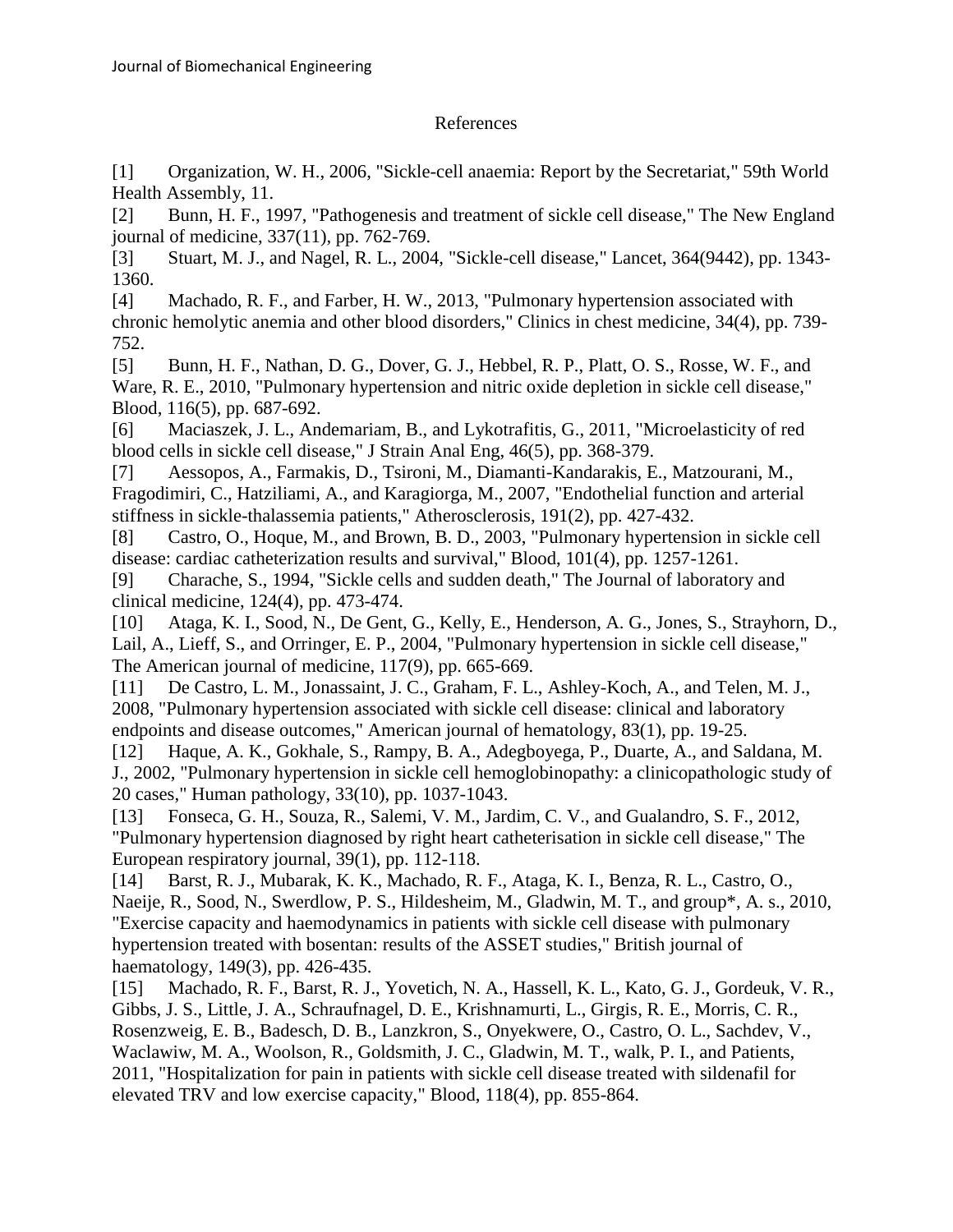[16] Simonneau, G., Gatzoulis, M. A., Adatia, I., Celermajer, D., Denton, C., Ghofrani, A., Gomez Sanchez, M. A., Krishna Kumar, R., Landzberg, M., Machado, R. F., Olschewski, H., Robbins, I. M., and Souza, R., 2013, "Updated clinical classification of pulmonary

<span id="page-15-0"></span>hypertension," Journal of the American College of Cardiology, 62(25 Suppl), pp. D34-41. [17] Forsyth, A. M., Wan, J., Ristenpart, W. D., and Stone, H. A., 2010, "The dynamic behavior of chemically "stiffened" red blood cells in microchannel flows," Microvascular research, 80(1), pp. 37-43.

<span id="page-15-1"></span>[18] Mokken, F. C., Kedaria, M., Henny, C. P., Hardeman, M. R., and Gelb, A. W., 1992, "The clinical importance of erythrocyte deformability, a hemorrheological parameter," Annals of hematology, 64(3), pp. 113-122.

<span id="page-15-2"></span>[19] Morel, F. M., Baker, R. F., and Wayland, H., 1971, "Quantitation of human red blood cell fixation by glutaraldehyde," The Journal of cell biology, 48(1), pp. 91-100.

<span id="page-15-3"></span>[20] Schreier, D. A., Hacker, T. A., Hunter, K. S., Eickoff, J., Liu, A., Song, G., and Chesler, N. C., 2014, "The impact of increased hematocrit on right ventricular afterload in response to chronic hypoxia," Journal of applied physiology.

<span id="page-15-4"></span>[21] Tabima, D. M., Roldan-Alzate, A., Wang, Z., Hacker, T. A., Molthen, R. C., and Chesler, N. C., 2012, "Persistent vascular collagen accumulation alters hemodynamic recovery from chronic hypoxia," Journal of biomechanics, 45(5), pp. 799-804.

<span id="page-15-5"></span>[22] Brandao, M. M., Fontes, A., Barjas-Castro, M. L., Barbosa, L. C., Costa, F. F., Cesar, C. L., and Saad, S. T., 2003, "Optical tweezers for measuring red blood cell elasticity: application to the study of drug response in sickle cell disease," European journal of haematology, 70(4), pp. 207-211.

<span id="page-15-6"></span>[23] Higgins, J. M., Eddington, D. T., Bhatia, S. N., and Mahadevan, L., 2007, "Sickle cell vasoocclusion and rescue in a microfluidic device," Proceedings of the National Academy of Sciences of the United States of America, 104(51), pp. 20496-20500.

<span id="page-15-7"></span>[24] Ballas, S. K., and Mohandas, N., 2004, "Sickle red cell microrheology and sickle blood rheology," Microcirculation, 11(2), pp. 209-225.

[25] Eaton, W. A., and Hofrichter, J., 1990, "Sickle cell hemoglobin polymerization," Advances in protein chemistry, 40, pp. 63-279.

[26] Hiruma, H., Noguchi, C. T., Uyesaka, N., Schechter, A. N., and Rodgers, G. P., 1995, "Contributions of sickle hemoglobin polymer and sickle cell membranes to impaired filterability," The American journal of physiology, 268(5 Pt 2), pp. H2003-2008.

[27] Noguchi, C. T., Torchia, D. A., and Schechter, A. N., 1980, "Determination of deoxyhemoglobin S polymer in sickle erythrocytes upon deoxygenation," Proceedings of the National Academy of Sciences of the United States of America, 77(9), pp. 5487-5491.

[28] Wood, D. K., Soriano, A., Mahadevan, L., Higgins, J. M., and Bhatia, S. N., 2012, "A biophysical indicator of vaso-occlusive risk in sickle cell disease," Science translational medicine, 4(123), p. 123ra126.

<span id="page-15-8"></span>[29] Barabino, G. A., Platt, M. O., and Kaul, D. K., 2010, "Sickle cell biomechanics," Annual review of biomedical engineering, 12, pp. 345-367.

<span id="page-15-9"></span>[30] Shaked, N. T., Satterwhite, L. L., Telen, M. J., Truskey, G. A., and Wax, A., 2011, "Quantitative microscopy and nanoscopy of sickle red blood cells performed by wide field digital interferometry," Journal of biomedical optics, 16(3), p. 030506.

<span id="page-15-10"></span>[31] Bellofiore, A., Roldan-Alzate, A., Besse, M., Kellihan, H. B., Consigny, D. W., Francois, C. J., and Chesler, N. C., 2013, "Impact of acute pulmonary embolization on arterial stiffening and right ventricular function in dogs," Annals of biomedical engineering, 41(1), pp. 195-204.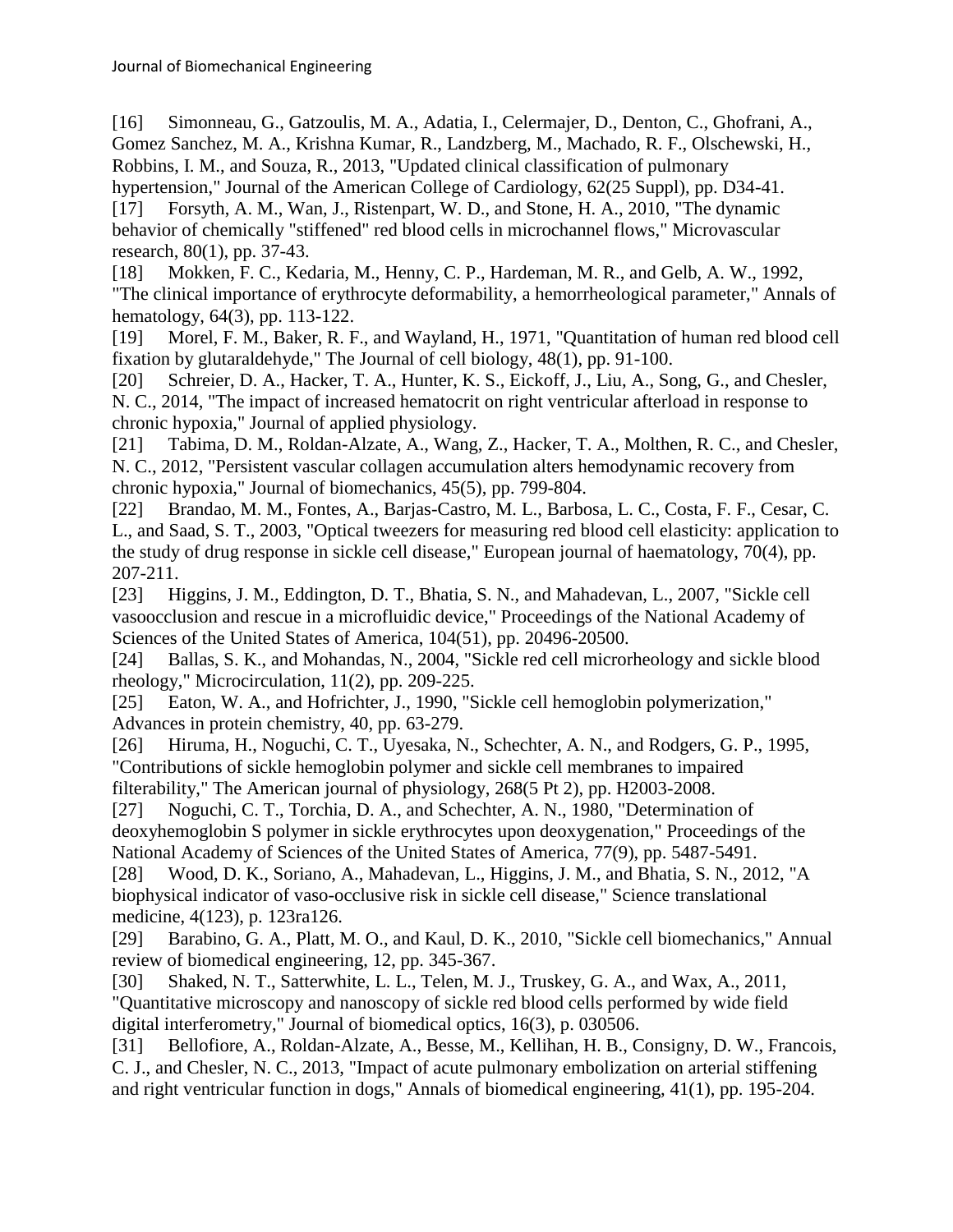<span id="page-16-0"></span>[32] Milnor, W. R., 1982, "Hemodynamics," Williams and Wilkins, Baltimore, MD.

<span id="page-16-1"></span>[33] Womersley, J. R., 1957, "The mathematical analysis of the arterial circulation in a state of oscillatory motion," Wright Air Dev. Center, Tech Rep.

<span id="page-16-2"></span>[34] Diehl, K. H., Hull, R., Morton, D., Pfister, R., Rabemampianina, Y., Smith, D., Vidal, J. M., van de Vorstenbosch, C., European Federation of Pharmaceutical Industries, A., and European Centre for the Validation of Alternative, M., 2001, "A good practice guide to the administration of substances and removal of blood, including routes and volumes," Journal of applied toxicology : JAT, 21(1), pp. 15-23.

<span id="page-16-3"></span>[35] Thurston, G. B., Henderson, N. M., and Jeng, M., 2004, "Effects of erythrocytapheresis transfusion on the viscoelasticity of sickle cell blood," Clinical hemorheology and microcirculation, 30(2), pp. 83-97.

<span id="page-16-4"></span>[36] Athanassiou, G., Moutzouri, A., Kourakli, A., and Zoumbos, N., 2006, "Effect of hydroxyurea on the deformability of the red blood cell membrane in patients with sickle cell anemia," Clinical hemorheology and microcirculation, 35(1-2), pp. 291-295.

<span id="page-16-5"></span>[37] M. Bessis, S.B. Shohet, and Mohandas, N., 1978, "Red Cell Rheology," Springer(1), pp. 178-179.

<span id="page-16-6"></span>[38] Eike, J. H., and Palmer, A. F., 2004, "Effect of glutaraldehyde concentration on the physical properties of polymerized hemoglobin-based oxygen carriers," Biotechnology progress, 20(4), pp. 1225-1232.

<span id="page-16-7"></span>[39] Bozzola, J. J., and Russell, L. D., 1999, Electron microscopy: principles and techniques for biologists, Jones & Bartlett Learning.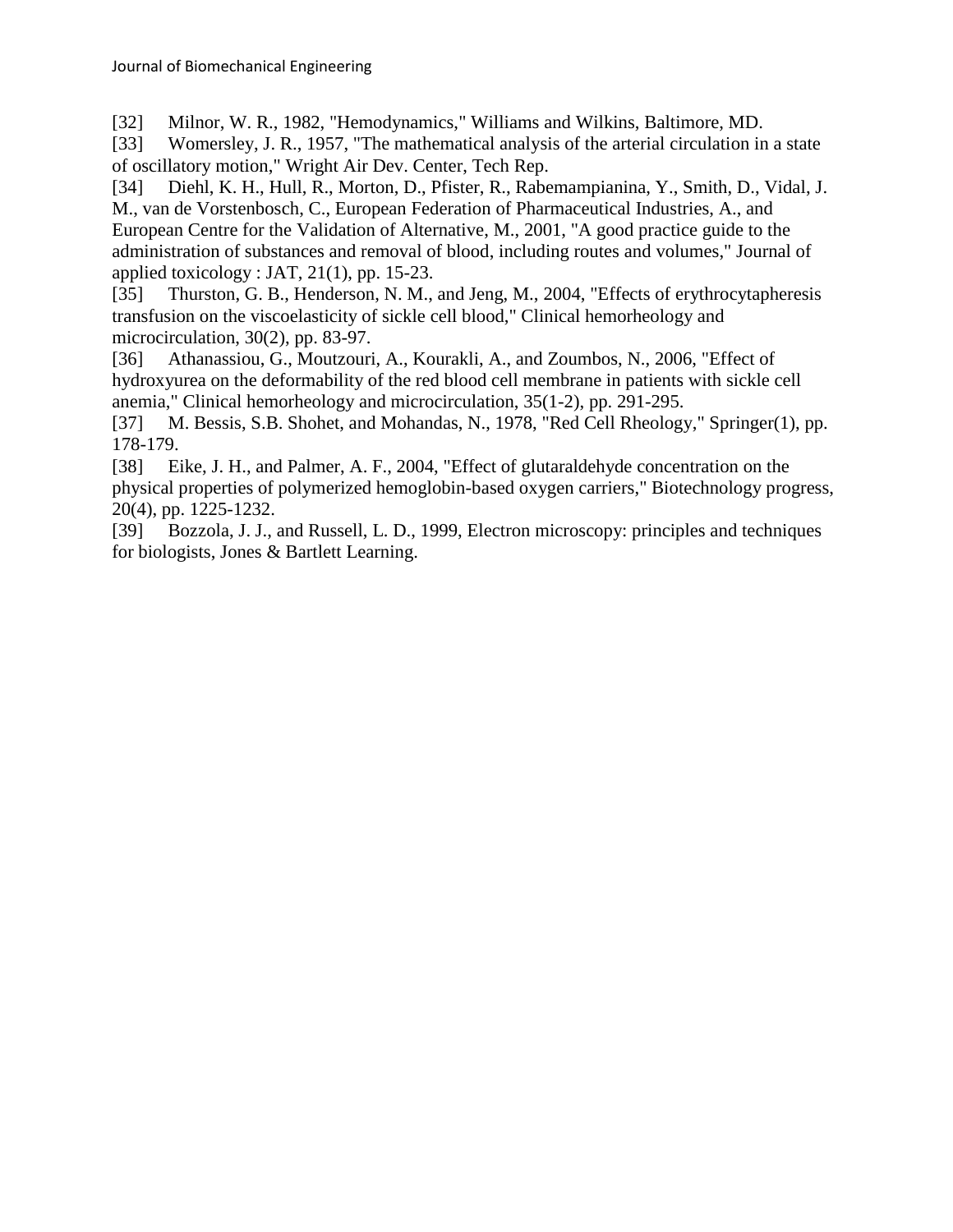### **Figure Legends**

**Figure 1.** Normalized mean pulmonary arterial pressure (mPAP) for (a) blood replacement with chemically-stiffened RBCs, and (b) blood replacement with control RBCs. \**P* < 0.05 vs. CTL;  $\dagger P < 0.05$  vs. 1<sup>st</sup> blood replacement.

**Figure 2.** Normalized cardiac output (CO) for (a) blood replacement with chemically-stiffened RBCs, and (b) blood replacement with control RBCs.  $*P < 0.05$  vs. CTL;  $\dagger P < 0.05$  vs. 1<sup>st</sup> blood replacement.

**Figure 3.** Normalized pulmonary vascular resistance  $(Z_0)$  calculated as mPAP/CO for (a) blood replacement with chemically-stiffened RBCs, and (b) blood replacement with control RBCs. \**P*   $< 0.05$  vs. CTL;  $\dagger P < 0.05$  vs. 1<sup>st</sup> blood replacement.

**Figure 4.** Normalized pulmonary arterial wave reflections (RQ) calculated as the ratio of the amplitude of backward traveling components  $(P_b)$  to forward traveling components  $(P_f)$  for (a) blood replacement with chemically-stiffened RBCs, and (b) blood replacement with control RBCs.  $*P < 0.05$  vs. CTL;  $\dagger P < 0.05$  vs. 1<sup>st</sup> blood replacement.

**Figure 5.** Normalized characteristic impedance  $(Z_C)$  calculated from  $dP/dQ$  when flow reaches 95% of its maximal value for (a) blood replacement with chemically-stiffened RBCs, and (b) blood replacement with control RBCs.  $*P < 0.05$  vs. CTL;  $\dagger P < 0.05$  vs. 1<sup>st</sup> blood replacement.

**Figure 6.** Shear stress vs. shear rate for donor whole blood (Donor) and whole blood from mice after 3 blood replacements with chemically-stiffened RBCs (Stiff RBC replacement) obtained using an oscillatory tube viscometer.  $*P < 0.05$  vs. CTL.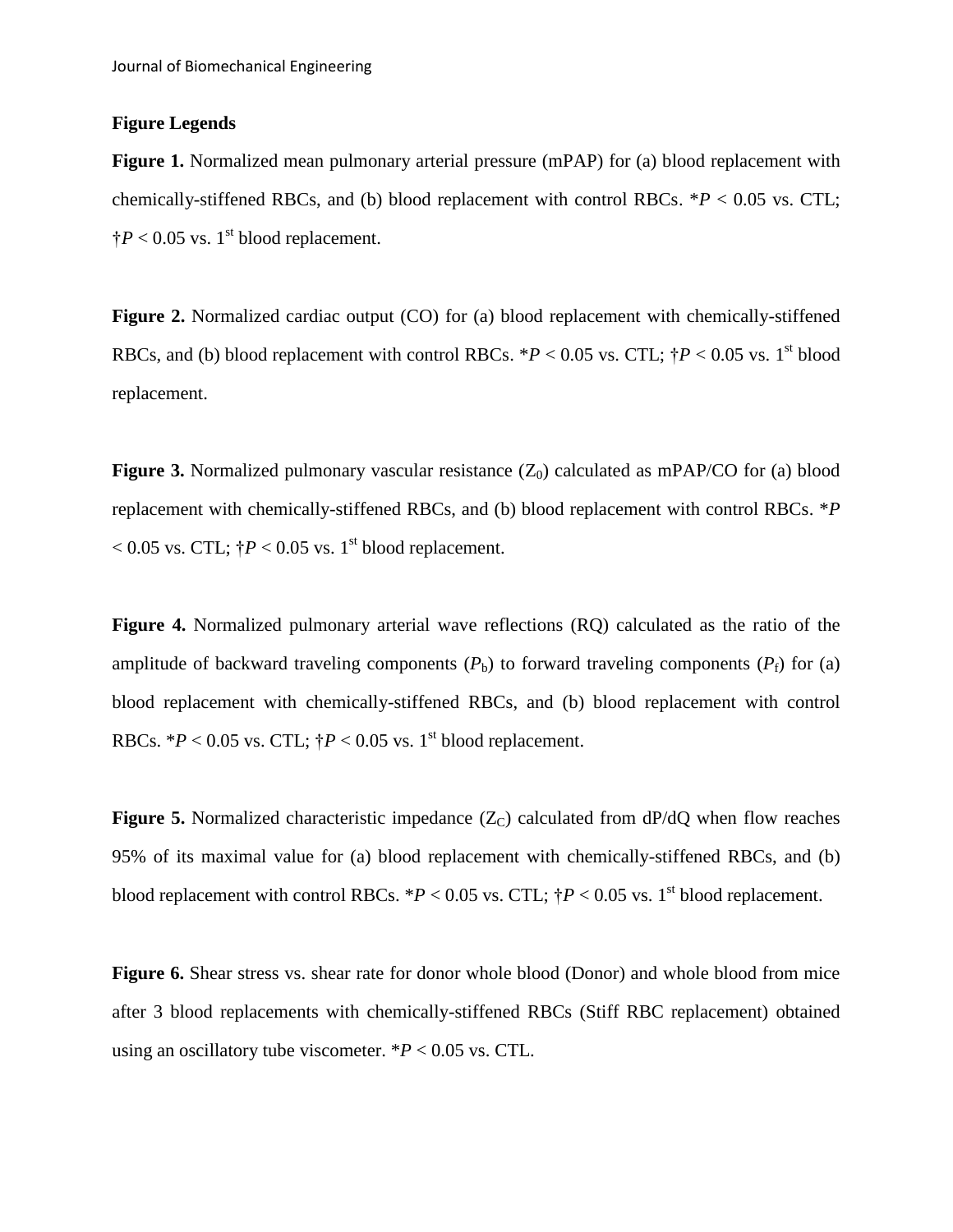**Tables**

**Table 1. Body weight, hematocrit and hemodynamic measurements from pulmonary vascular impedance in mice that underwent blood replacement with chemically-stiffened RBCs.**

| <b>Stiff RBCs</b>           | <b>Baseline</b> | 1 <sup>st</sup>   | 2 <sup>nd</sup>    | 3 <sup>rd</sup>   |
|-----------------------------|-----------------|-------------------|--------------------|-------------------|
| Body weight (g)             | $26.8 \pm 0.6$  | N/A               | N/A                | N/A               |
| $Hct$ (-)                   | $42.8 \pm 1.2$  | $42.7 \pm 1.1$    | $42.4 \pm 1.7$     | $42.1 \pm 1.5$    |
| sAP (mmHg)                  | 77±4            | 75±5              | $72\pm 6$          | $73\pm3$          |
| mPAP (mmHg)                 | $13.5 \pm 0.6$  | $18.9 \pm 0.4$ *  | $21.8 \pm 0.5$ *†  | 23.2±0.7 *t       |
| sPAP (mmHg)                 | $20.0+0.3$      | $25.1 \pm 0.6$ *  | 28.4±0.4 *†        | 29.7±0.7 *†       |
| dPAP (mmHg)                 | $7.9 \pm 0.7$   | $13.4 \pm 0.5$ *  | $16.4 \pm 0.3$ * † | $18.1 \pm 0.6$ *† |
| <b>PVR</b> (mmHg<br>min/ml) | $1.23 + 0.11$   | $1.85 \pm 0.16$ * | $2.22 \pm 0.18$ *+ | $2.24 \pm 0.14$ * |
| <b>RQ</b>                   | $0.31 \pm 0.02$ | $0.39 \pm 0.02$ * | $0.44\pm0.01$ *†   | $0.43 \pm 0.03$ * |
| Ca (mm <sup>2</sup> /mmHg)  | $1.40 \pm 0.08$ | $1.36 \pm 0.16$   | $1.28 \pm 0.13$    | $1.23 \pm 0.14$   |
| CO (ml/min)                 | $12.0 + 0.7$    | $10.7 \pm 0.6$ *  | $10.1 \pm 0.6$ *   | $9.6 \pm 0.8$ *   |
| $Z_c$ (mmHg<br>min/ml)      | $0.26 \pm 0.02$ | $0.22 \pm 0.01$   | $0.19 \pm 0.01$ *  | $0.19 \pm 0.01$ * |
| Tes (ms)                    | $52.0 \pm 1.0$  | 47.5±0.5 *        | 46.4 $\pm$ 0.8 $*$ | $45.4 \pm 1.8$ *  |
| PWV (mm/ms)                 | $0.34 \pm 0.03$ | $0.31 \pm 0.02$   | $0.29 \pm 0.05$    | $0.29 \pm 0.03$   |
| <b>HR</b>                   | $551 \pm 12$    | $549 + 9$         | $541+9$            | $530+5$           |
| <b>PA diameter</b><br>(mm)  | $1.37 \pm 0.06$ | $1.39 \pm 0.08$   | $1.40 \pm 0.07$    | $1.43 \pm 0.04$   |
| PP (mmHg)                   | $12.3 \pm 0.6$  | $12.0 + 0.5$      | $12.2 \pm 0.8$     | $11.4 \pm 0.9$    |

Values are means  $\pm$  SE;  $n=11$  baseline, 1<sup>st</sup>, 2<sup>nd</sup> and 3<sup>rd</sup> blood replacements. PA, pulmonary arterial, HCT, hematocrit, sAP, systolic aortic pressure, mPAP, mean PA pressure, sPAP, systolic PA pressure, dPAP, diastolic PA pressure, PVR, pulmonary vascular resistance, RQ, PA wave reflections, Ca, PA compliance, CO, cardiac output,  $Z_c$ , characteristic impedance, Tes, duration of systole, PWV, pulse wave velocity, HR, heart rate, PP, pulse pressure.  $*P < 0.05$  vs. CTL;  $\dagger P < 0.05$  vs. 1<sup>st</sup> blood replacement.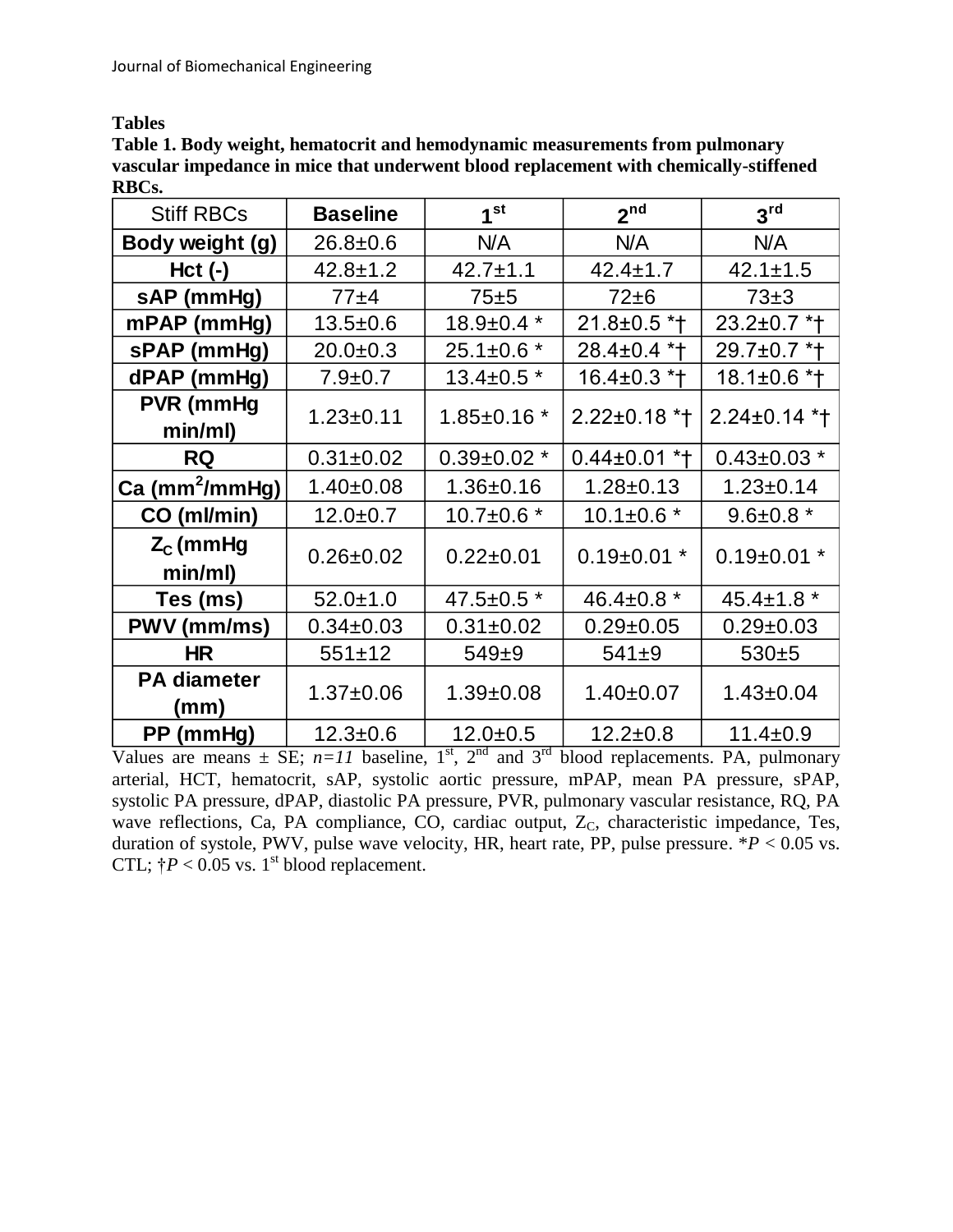| <b>Ctl RBCs</b>             | <b>Baseline</b> | 1 <sup>st</sup> | 2 <sup>nd</sup> | 3 <sup>rd</sup> |
|-----------------------------|-----------------|-----------------|-----------------|-----------------|
| Body weight (g)             | $26.5 \pm 0.9$  | N/A             | N/A             | N/A             |
| $Hct$ (-)                   | $41.4 \pm 1.4$  | $41.7 \pm 1.6$  | $40.8 + 1.9$    | $41.2 \pm 1.3$  |
| sAP (mmHg)                  | $67+2$          | 66±4            | $70\pm8$        | 63±5            |
| mPAP (mmHg)                 | $15.9 + 1.0$    | $16.0 \pm 1.3$  | $15.8 + 1.4$    | $15.2 \pm 1.8$  |
| sPAP (mmHg)                 | $22.3 \pm 1.0$  | $22.5 \pm 1.4$  | $22.3 \pm 1.5$  | $21.5 \pm 2.0$  |
| dPAP (mmHg)                 | $10.7 + 0.8$    | $10.8 + 1.1$    | $10.3 + 1.2$    | $10.0 + 1.6$    |
| <b>PVR</b> (mmHg<br>min/ml) | $2.0 \pm 0.3$   | $2.0 \pm 0.4$   | $1.9 \pm 0.3$   | $1.7 \pm 0.3$   |
| <b>RQ</b>                   | $0.35 \pm 0.02$ | $0.32 \pm 0.02$ | $0.34 \pm 0.02$ | $0.32 \pm 0.01$ |
| Ca (mm <sup>2</sup> /mmHg)  | $1.34 \pm 0.16$ | $1.40 \pm 0.23$ | $1.41 \pm 0.24$ | $1.37 \pm 0.28$ |
| CO (ml/min)                 | $8.6 \pm 0.5$   | $8.8 + 0.6$     | $8.9 \pm 0.7$   | $8.7 \pm 0.2$   |
| $Z_c$ (mmHg<br>min/ml)      | $0.28 + 0.02$   | $0.30+0.02$     | $0.28 \pm 0.02$ | $0.26 \pm 0.03$ |
| Tes (ms)                    | $47.8 \pm 1.1$  | $48.0 \pm 1.2$  | $49.2 \pm 1.8$  | $49.0 \pm 1.9$  |
| PWV (mm/ms)                 | $0.35 \pm 0.02$ | $0.37 \pm 0.02$ | $0.36 \pm 0.03$ | $0.35 \pm 0.04$ |
| <b>HR</b>                   | $527+25$        | $507+28$        | 492±30 *        | $521 \pm 20$    |
| <b>PA diameter</b><br>(mm)  | $1.30 + 0.03$   | $1.30+0.02$     | $1.31 \pm 0.02$ | $1.32 \pm 0.02$ |
| PP (mmHg)                   | $11.8 + 0.5$    | $11.8 + 0.6$    | $12.2 \pm 0.4$  | $12.0 + 0.6$    |

**Table 2. Body weight, hematocrit and hemodynamic measurements from pulmonary vascular impedance in mice that underwent blood replacement with control RBCs.**

Values are means  $\pm$  SE;  $n=6$  baseline,  $1^{st}$ ,  $2^{nd}$  and  $3^{rd}$  blood replacements. PA, pulmonary arterial, HCT, hematocrit, sAP, systolic aortic pressure, mPAP, mean PA pressure, sPAP, systolic PA pressure, dPAP, diastolic PA pressure, PVR, pulmonary vascular resistance, RQ, PA wave reflections, Ca, PA compliance, CO, cardiac output, Z<sub>C</sub>, characteristic impedance, Tes, duration of systole, PWV, pulse wave velocity, HR, heart rate, PP, pulse pressure.  $*P < 0.05$  vs. CTL;  $\dagger P < 0.05$  vs. 1<sup>st</sup> blood replacement.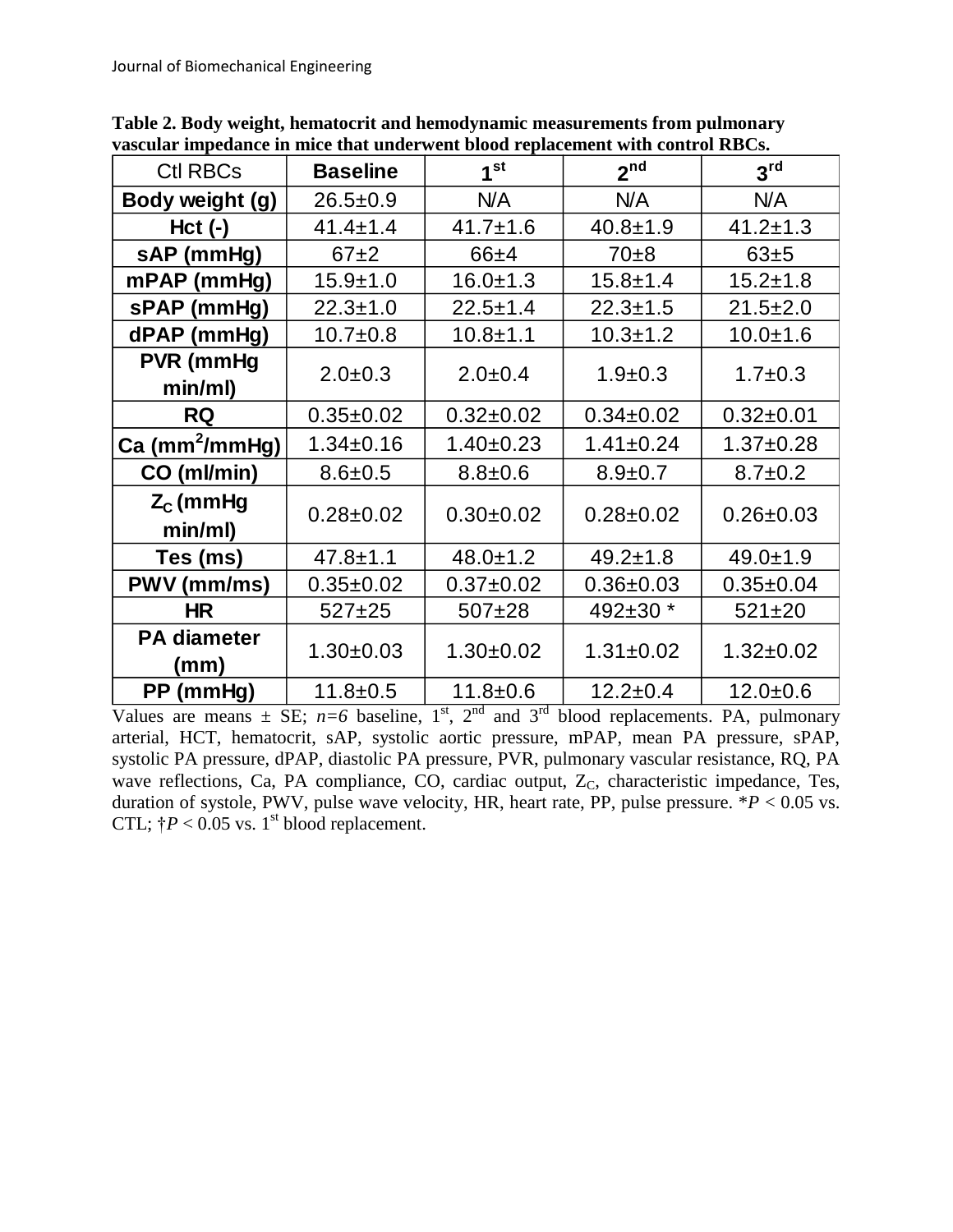

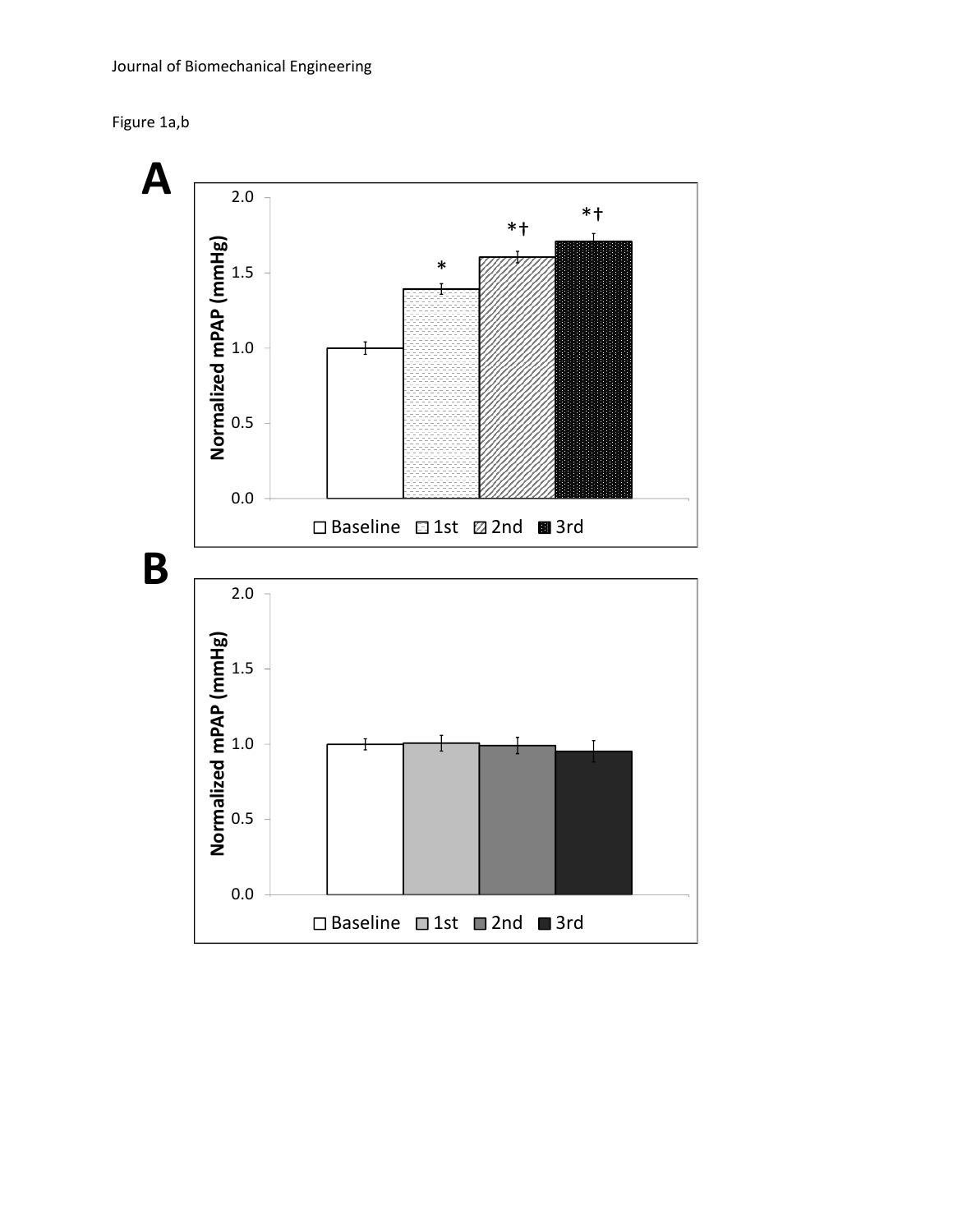

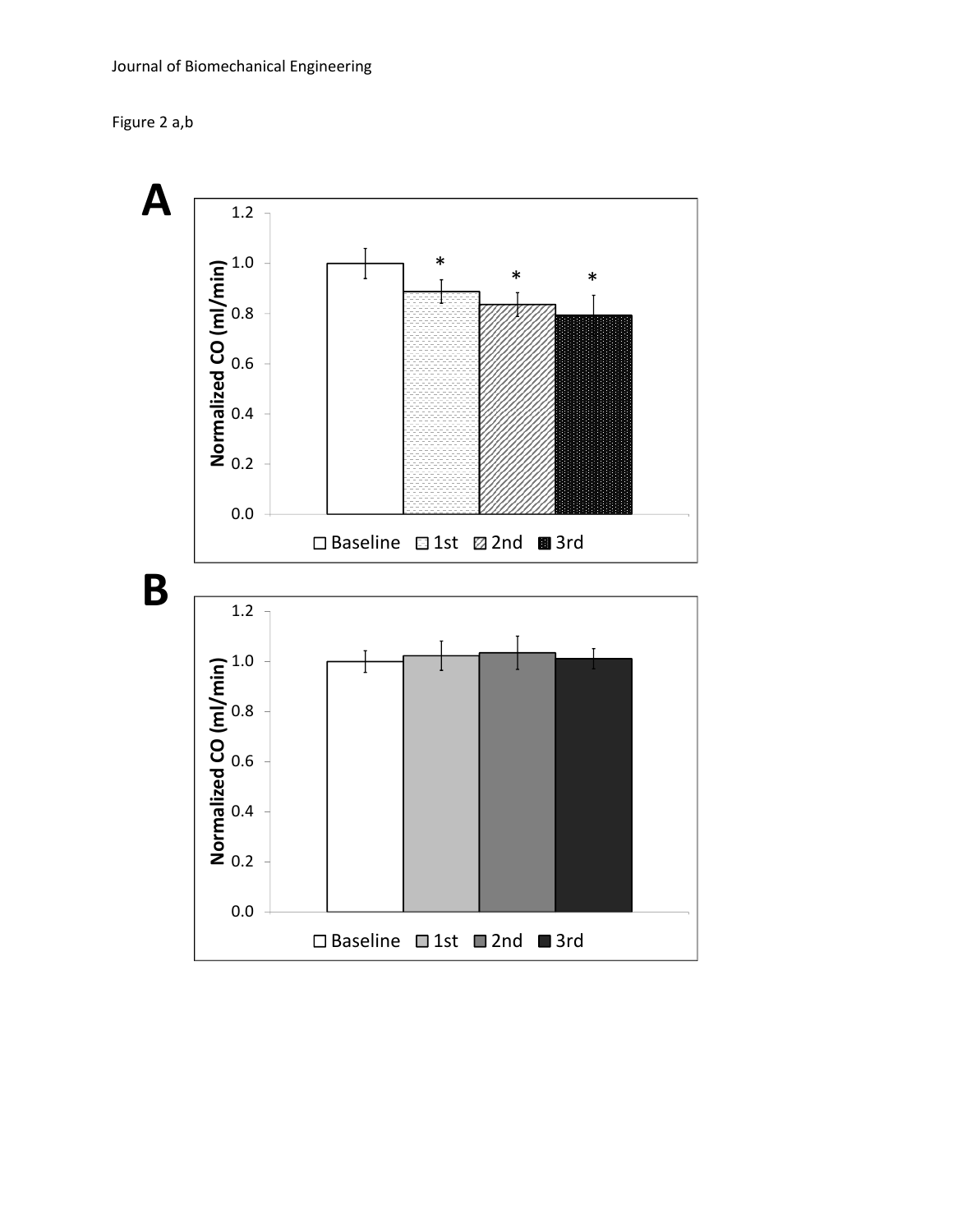

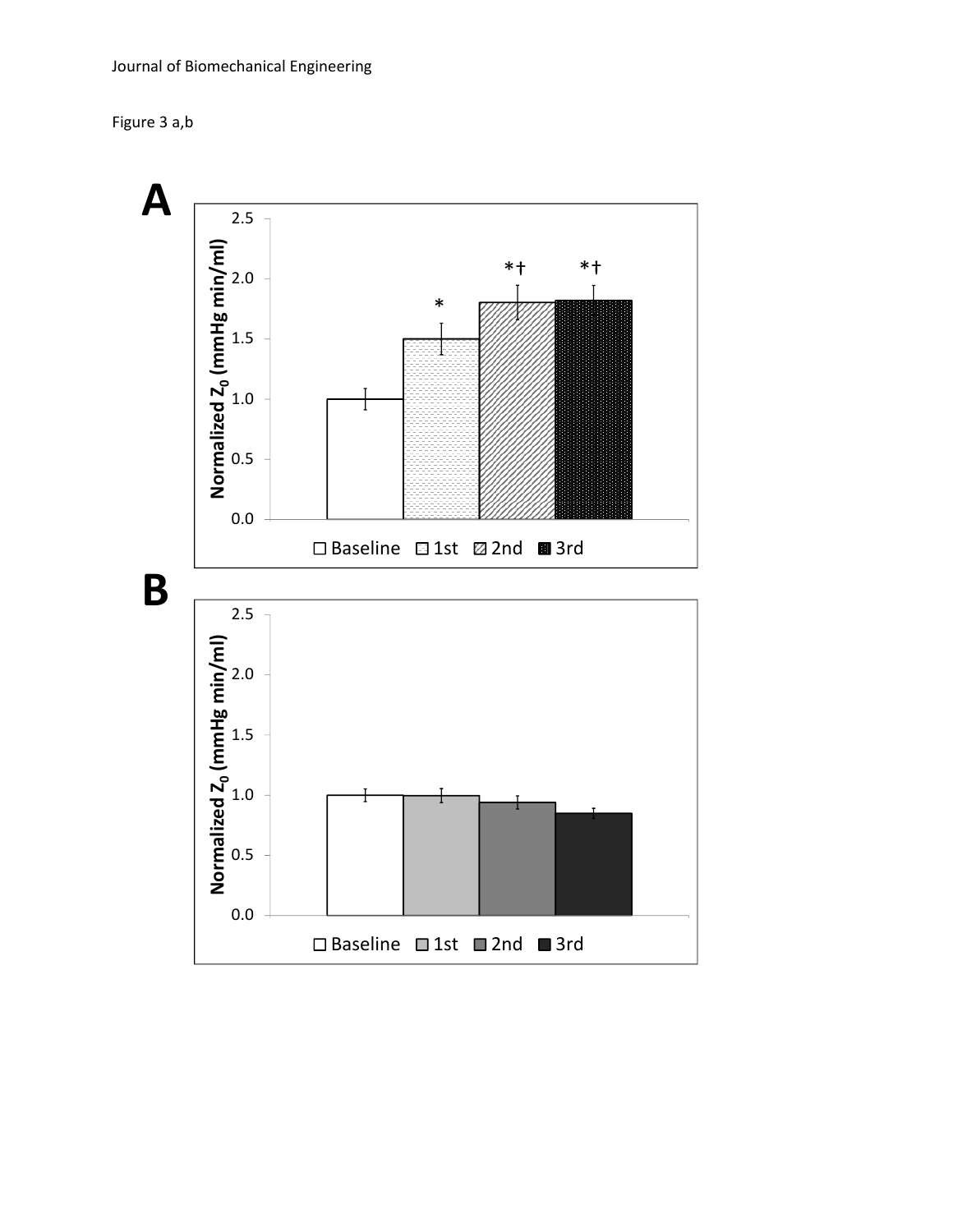

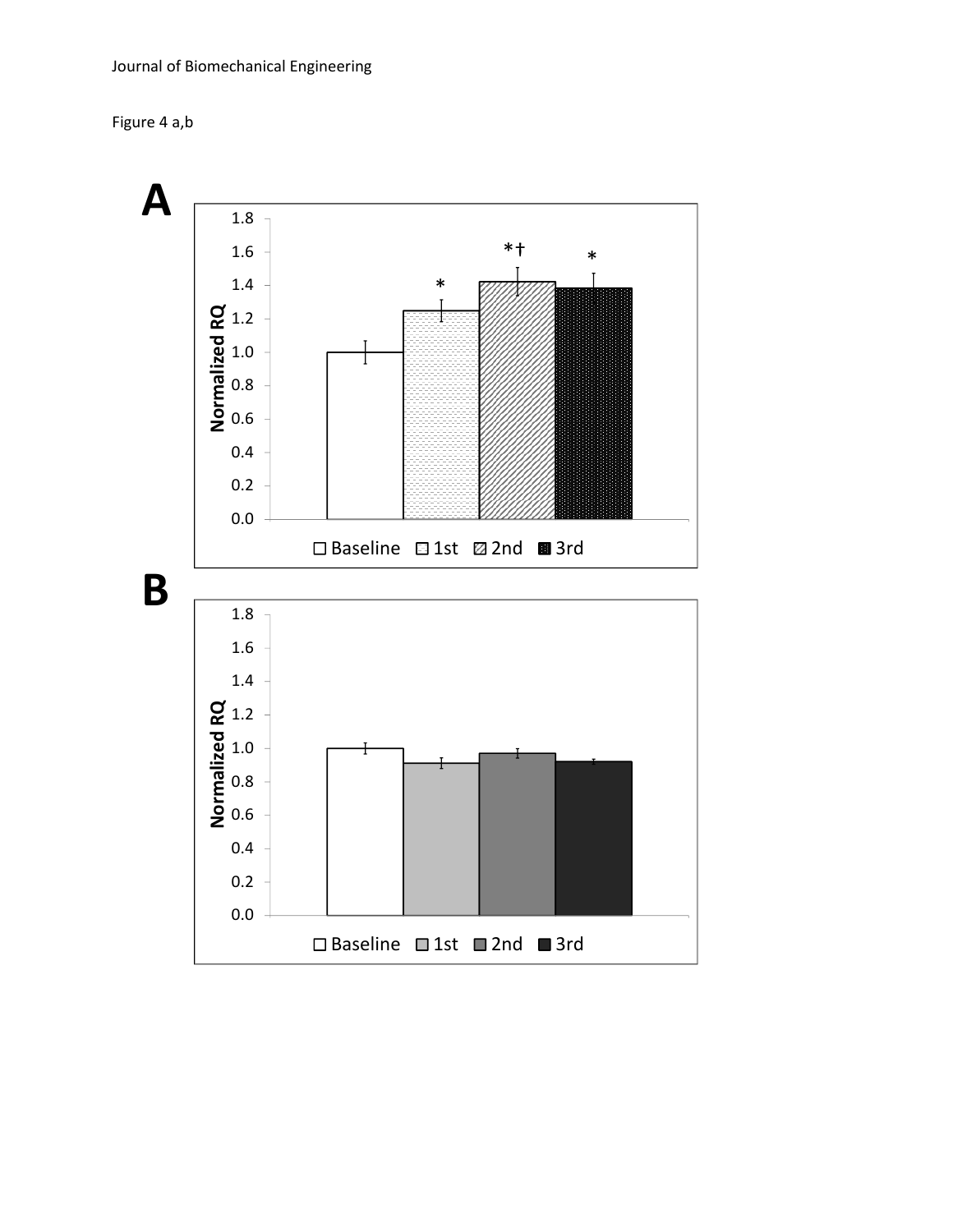